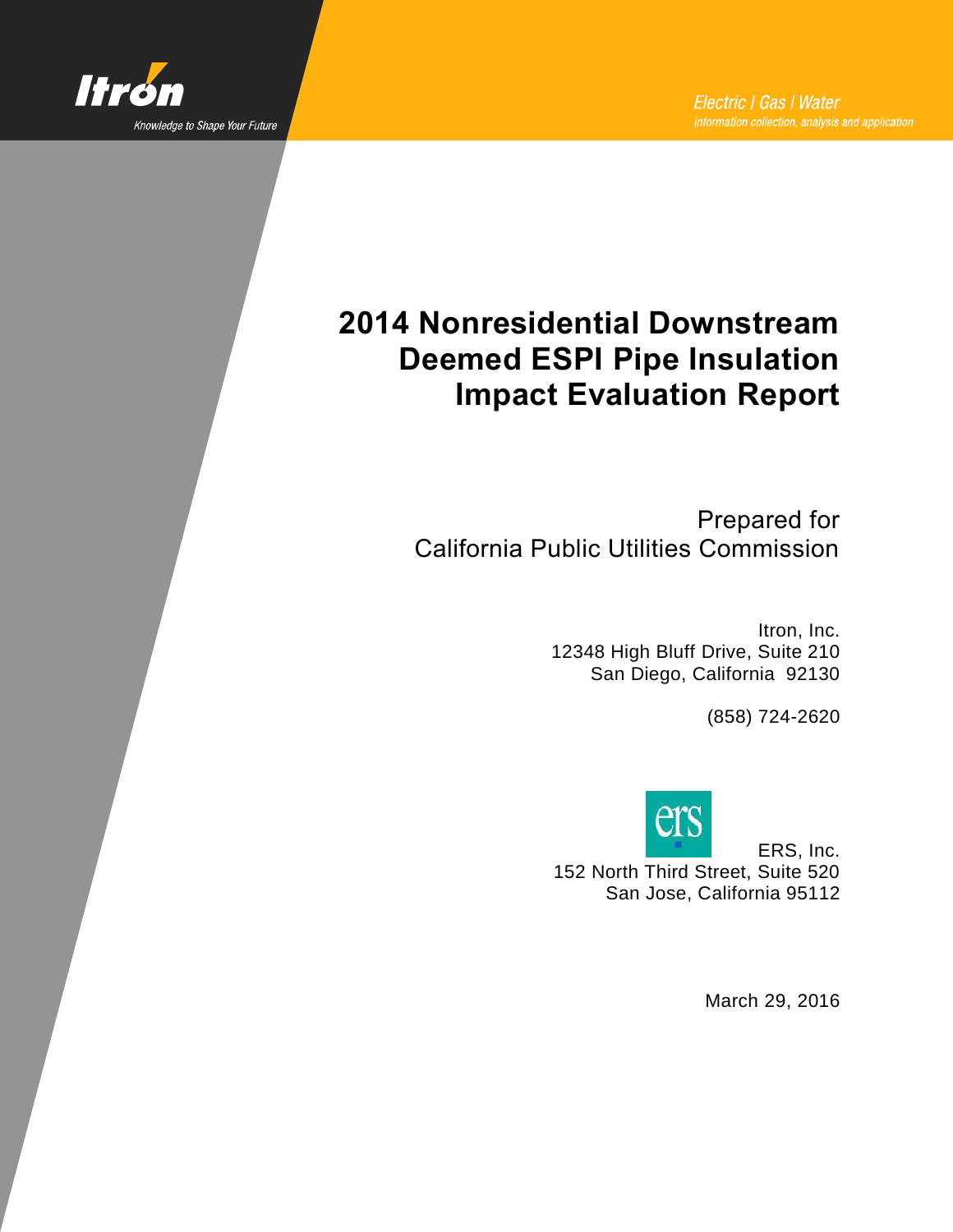# **Table of Contents**

| $.6 - 1$                                                                |
|-------------------------------------------------------------------------|
| Appendix A Nonresidential Downstream Impact Evaluation Phone Survey A-1 |
|                                                                         |
|                                                                         |
|                                                                         |
|                                                                         |
|                                                                         |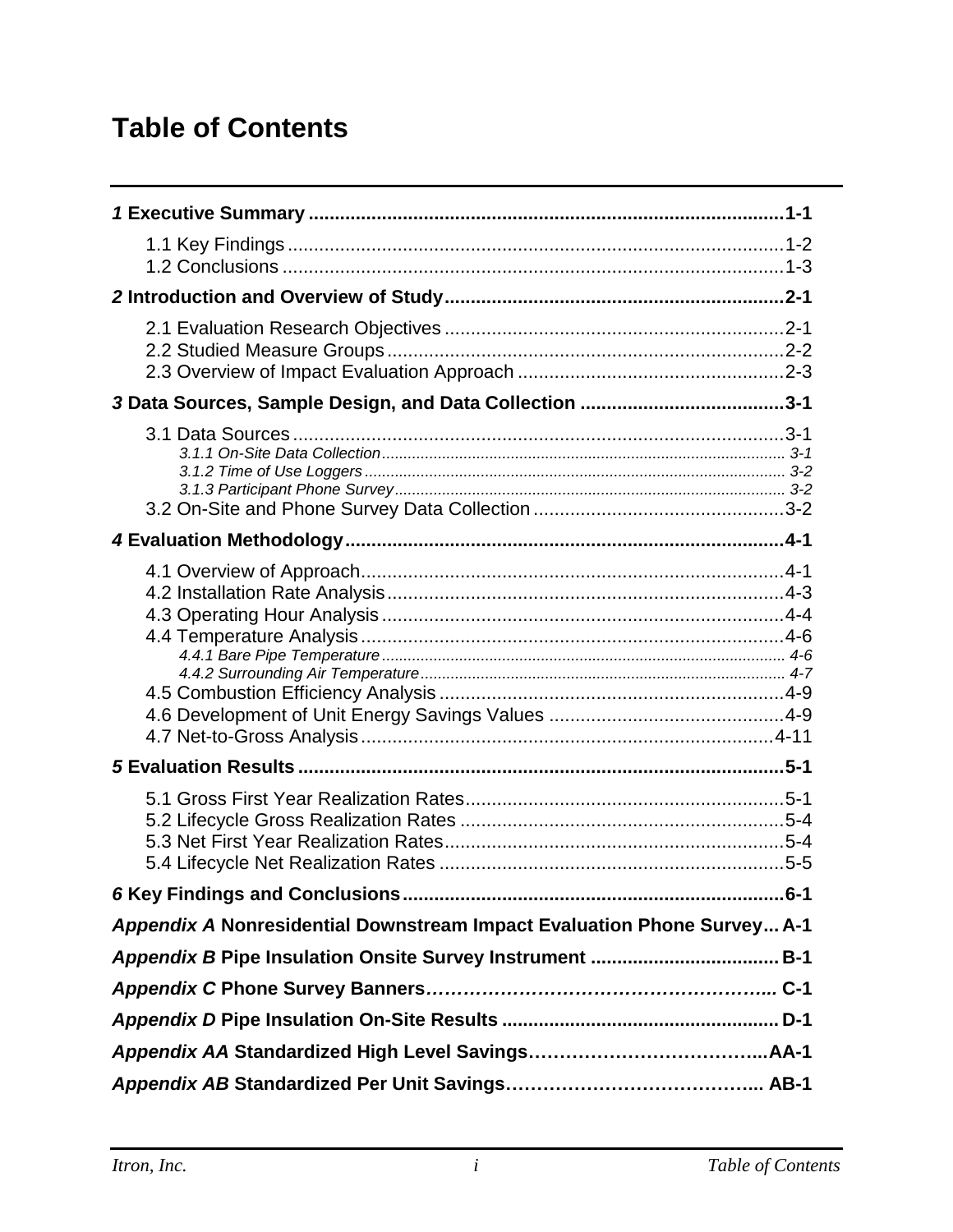### **List of Figures**

[Figure 4-1: Calculation of Operating Hours from Bare Pipe Temperature Profile...4-4](#page-20-1)

### **List of Tables**

| Table 1-1: Aggregate First Year Therm Savings and Realization Rates by IOU                                                                           |
|------------------------------------------------------------------------------------------------------------------------------------------------------|
| Table 2-1: Summary of Deemed ESPI Pipe Insulation Measure Expressed as a<br>Percentage of each PA's 2013 and 2014 Portfolio Gross Ex ante Savings2-2 |
| Table 2-2: Percent Portfolio Savings, Levels of Rigor and Data Sources for                                                                           |
| Table 3-1: 2013-14 Therms Savings for Hot Application Pipe Insulation by                                                                             |
| Table 3-2: 2013-14 Therms Savings for Hot Application Pipe Insulation by                                                                             |
| Table 3-3: Pipe Insulation Sample Design and Achieved Data Collection by                                                                             |
| Table 4-1: Comparison of Ex Ante and Ex Post Annual Operating Hours by                                                                               |
| Table 4-2: Comparison of Ex Ante and Ex Post Bare Pipe Temperature by Fluid                                                                          |
| Table 4-3: Comparison of Ex Ante and Ex Post Bare Pipe Temperatures by Fluid                                                                         |
| Table 4-4: Comparison of Ex Ante and Ex Post Surrounding Air Temperature by                                                                          |
| Table 4-5: Comparison of Ex Ante and Ex Post Surrounding Air Temperature by                                                                          |
| Table 4-6: Comparison of Ex Ante and Ex Post Combustion Efficiencies by Fluid                                                                        |
| Table 4-7: Ex Post UES Values by Customer and Fluid Type4-10                                                                                         |
| Table 4-8: Ex Ante and Ex Post NTGRs by Measure, Weighted by Ex Post                                                                                 |
| Table 5-1: First Year Gross Therm Realization Rates by Customer and Fluid                                                                            |
| Table 5-2: 2014 Aggregate First Year Ex Post Gross Therm Savings by PA5-3                                                                            |
| Table 5-3: 2014 Aggregate Lifecycle Ex Post Gross Therm Savings by PA 5-4                                                                            |
| Table 5-4: 2014 Aggregate First Year Ex Post Net Therm Savings by PA5-5                                                                              |
| Table 5-5: 2014 Aggregate Lifecycle Ex Post Net Therm Savings by PA 5-5                                                                              |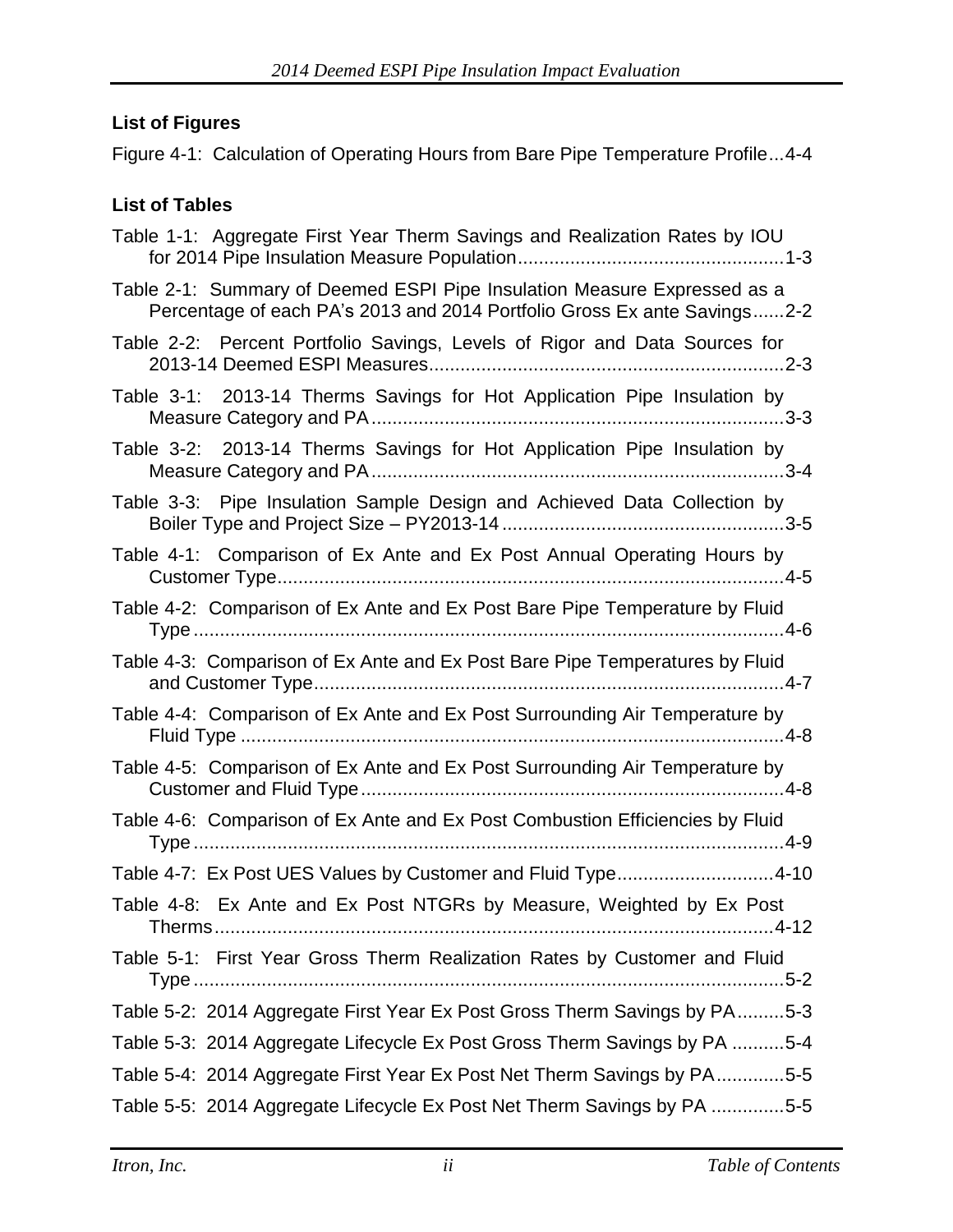# <span id="page-3-0"></span>**Executive Summary**

This report documents the activities undertaken by the Nonresidential Downstream Deemed ESPI Impact Evaluation of the 2013-2014 investor-owned utilities' (IOU) energy efficiency programs. <sup>1</sup> The overall goal of this study is to perform an impact evaluation on the deemed savings and measure-parameters associated with the pipe insulation measures that were identified in the Efficiency Savings and Performance Incentive (ESPI) decision.<sup>2</sup>

The objective of this study is to perform a measure and/or measure-parameter impact evaluation, utilizing new primary evaluation data, in order to update existing gross and/or net savings estimates and inform future savings values for the pipe insulation measures identified in the ESPI decision. In order to implement this approach in meeting the overall study goal, a number of research objectives were targeted. The following tasks have been performed by collecting new primary data from participant phone surveys and on-site verification analyses:

- Confirm installations (verification). This step includes on-site verification of measure installations that represent a significant percentage of ex ante claimed natural gas savings.
- Estimate baseline (pre-retrofit) and replacement (post-retrofit) pipe heat loss rates and operating hours to support the estimate of unit energy savings values.
- **Estimate participant free-ridership to support the development of net-to-gross ratios** and net savings values.
- Based on the above, estimate first year and lifetime gross and net ex post impacts (therm) for pipe insulation measures.

Pipe insulation measures are generally classified into two groups: hot applications (leading to natural gas savings) and cold applications (leading to electric savings). The Pipe Insulation – Hot Application measure contributes 1.6% to the statewide portfolio's overall therm savings in 2013, and increasingly so (2.3%) in 2014. However, the Pipe Insulation – Cold Application measure contributes insignificantly to overall portfolio kWh and kW savings in 2013 and 2014. As a result, the hot application savings are the focus of this study, and the cold application measure group is not assessed in this study.

<sup>&</sup>lt;sup>1</sup> This report focuses on the ESPI measures that were identified for the 2013 program cycle.

<sup>2</sup> D.13.09.023, Decision Adopting Efficiency Savings and Performance Incentive Mechanism[.](http://docs.cpuc.ca.gov/PublishedDocs/Published/G000/M076/K775/76775903.PDF) <http://docs.cpuc.ca.gov/PublishedDocs/Published/G000/M076/K775/76775903.PDF>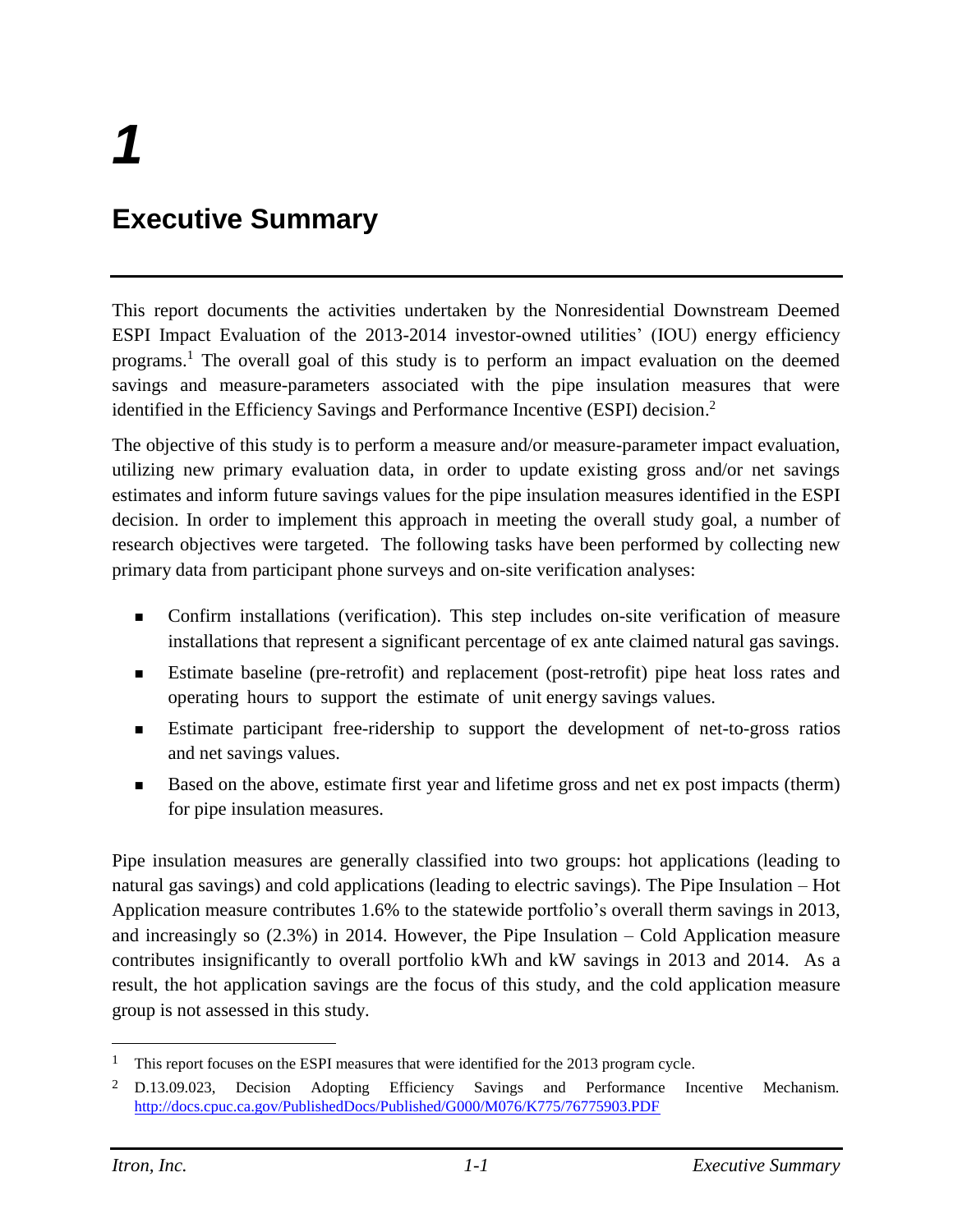The evaluation team designed a sampling approach to achieve statistically significant results at the measure level; the initial sample design was generated using 2013 and 2014 program participants. Per 2013-14 tracking data, the most significant savings are generated from hot water and medium pressure steam boilers within PG&E and SCG service territories. As a result, the initial sample design included only sites within these territories and with insulation on hot water and medium pressure steam pipe runs. Phone surveys and on-sites were initially attempted for only the projects in the preliminary sample; however, due to lower-than-expected response rate and the limited population, a census was eventually attempted to meet the desired sample of 30 on-sites.

## <span id="page-4-0"></span>**1.1 Key Findings**

Two distinct evaluation activities were performed, as summarized below.

*Gross Energy Savings Analysis.* The primary objective of this activity was to develop gross and net realization rates (ratio between *ex post* and *ex ante* savings) that can be applied to the participant population for the pipe insulation measure, such that population estimates of net and gross savings can be estimated for both first year and lifecycle savings. For each sampled project in the analysis, ex post savings were evaluated by separately establishing a number of impact parameters including installation rates; annual operating hours; bare pipe and surrounding air temperatures; and boiler combustion efficiencies. These parameters were estimated based on performing on-site audits on 31 projects that encompassed 93 distinct pipe runs at commercial and industrial facilities. Measurement and verification was performed for each distinct pipe run in the sample of 31 projects.

*Net-To-Gross Analysis.* The objective of this analysis was to develop net-to-gross ratios (NTGRs) for the pipe insulation measure group. The approach for estimating NTGRs was based on a self-report methodology utilizing 49 participant survey phone responses. This methodology was based on the large non-residential free ridership approach developed by the NTGR Working Group and documented in Appendix C of that report, *Methodological Framework for Using the Self-Report Approach to Estimating Net-to-Gross Ratios for Non-residential Customers*. The methodology estimated three separate measurements of free ridership from different inquiry routes and then averaged the values to derive the final free ridership estimate at the measure level.

[Table 1-1](#page-5-1) presents the overall results for this study. Shown are the net and gross ex ante and ex post values, along with NTGRs, gross realization rates (GRRs), and net realization rates (NRRs), for the first year therm savings from pipe insulation measures. <sup>3</sup> Results are presented by IOU.

<sup>&</sup>lt;sup>3</sup> All IOU ex ante data are derived directly from the 2013-2014 quarterly tracking data posted to Energy Division's Central Server with the vintage of 11/02/2015. These ex ante data originate directly from the IOUs.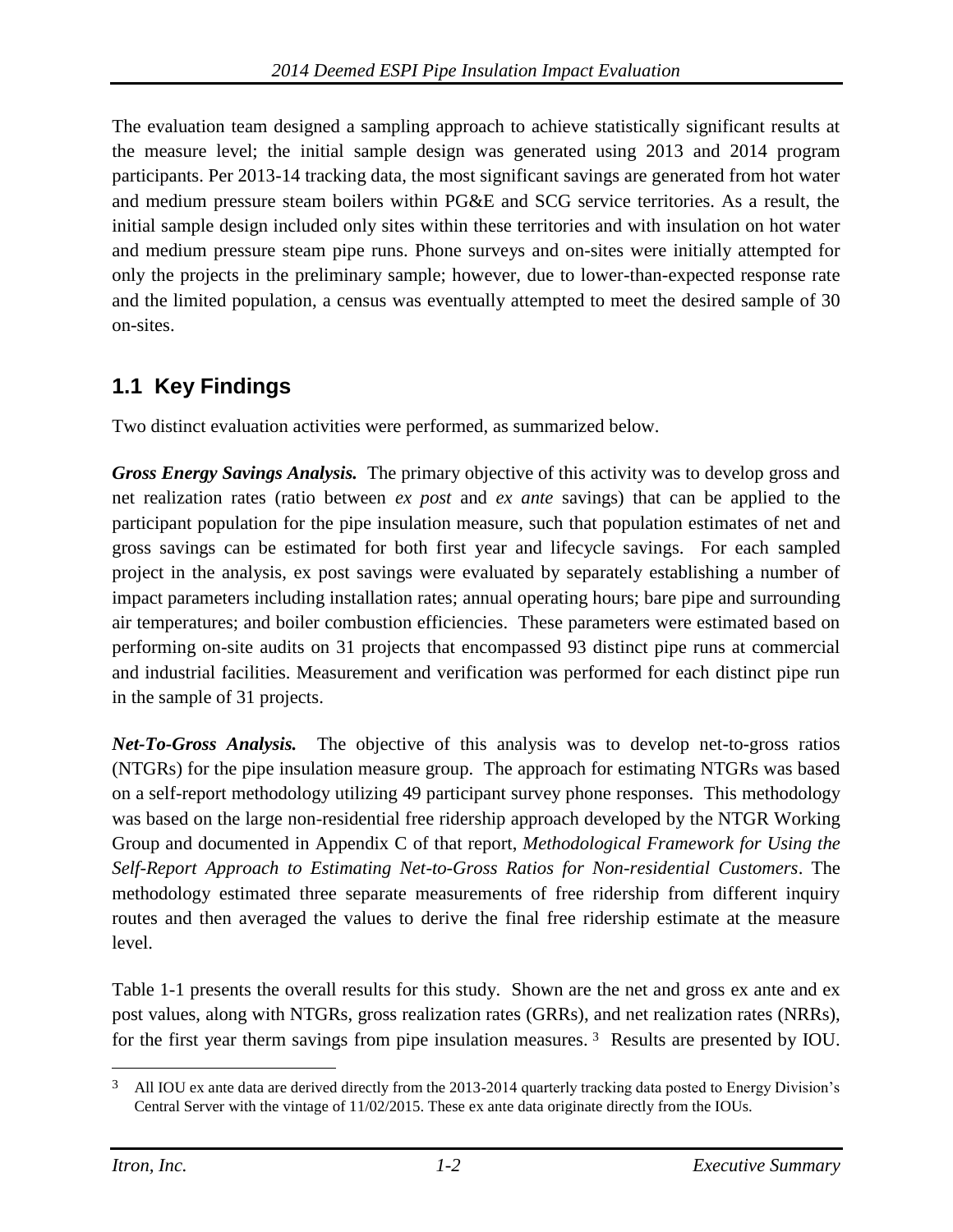These savings represent all pipe insulation (hot application) measures that were evaluated as part of this study. Overall 65% of the first year net ex ante therm savings were realized through the evaluation. Lifecycle realization rates are similar to the first-year realization rates listed in [Table](#page-5-1)  [1-1](#page-5-1) as evaluators used the same effective useful life as the IOUs in the lifecycle savings calculation.

<span id="page-5-1"></span>

| Table 1-1: Aggregate First Year Therm Savings and Realization Rates by IOU for |
|--------------------------------------------------------------------------------|
| 2014 Pipe Insulation Measure Population                                        |

|                  | <b>First Year Gross Therms Savings</b> |                           |            |                                     | <b>First Year Net Therms Savings</b> |                           |            |                                     |
|------------------|----------------------------------------|---------------------------|------------|-------------------------------------|--------------------------------------|---------------------------|------------|-------------------------------------|
| PA               | <b>Ex</b> ante<br><b>Savings</b>       | Ex post<br><b>Savings</b> | <b>GRR</b> | <b>Relative</b><br><b>Precision</b> | <b>Ex</b> ante<br><b>Savings</b>     | Ex post<br><b>Savings</b> | <b>NRR</b> | <b>Relative</b><br><b>Precision</b> |
| PG&E             | 370,701                                | 341,227                   | 92%        |                                     | 247.569                              | 167.377                   | 68%        |                                     |
| <b>SCG</b>       | 905,293                                | 709.301                   | 78%        |                                     | 543,176                              | 347.923                   | 64%        |                                     |
| SDG&E            | 6.903                                  | 4.676                     | 68%        |                                     | 4,142                                | 2.294                     | 55%        |                                     |
| <b>Statewide</b> | 1,282,898                              | 1,055,204                 | 82%        | 13%                                 | 794,886                              | 517,593                   | 65%        | 17%                                 |

## <span id="page-5-0"></span>**1.2 Conclusions**

This section presents the conclusions developed for this evaluation. Section 6 of the report explains each of these conclusions in more detail.

#### *Installation Rates*

 All rebated insulation was determined to be 100% installed as tracked. However, the field auditors determined that 9% of the rebated insulated piping required minimally-compliant baseline insulation; <sup>4</sup> this baseline adjustment resulted in a 5% reduction of the GRR.

#### *Operating Hours*

 Boiler annual operating hours in large commercial and industrial facilities were found to be 5,560 and 6,560 hours per year, respectively.

#### *Pipe Temperature*

 The hot water bare pipe temperature was found to be 136°F and 135°F at commercial and industrial facilities, respectively. The medium-pressure steam bare pipe temperature was found to be 292°F and 317°F at commercial and industrial facilities, respectively.

<sup>&</sup>lt;sup>4</sup> OSHA requires that pipes with a surface temperature of 140°F or greater that are "located within 7 feet measured from floor or working level or within 15 inches measures horizontally from stairways, ramps, or fixed ladders shall be covered with a thermal insulating material or otherwise guarded against contact."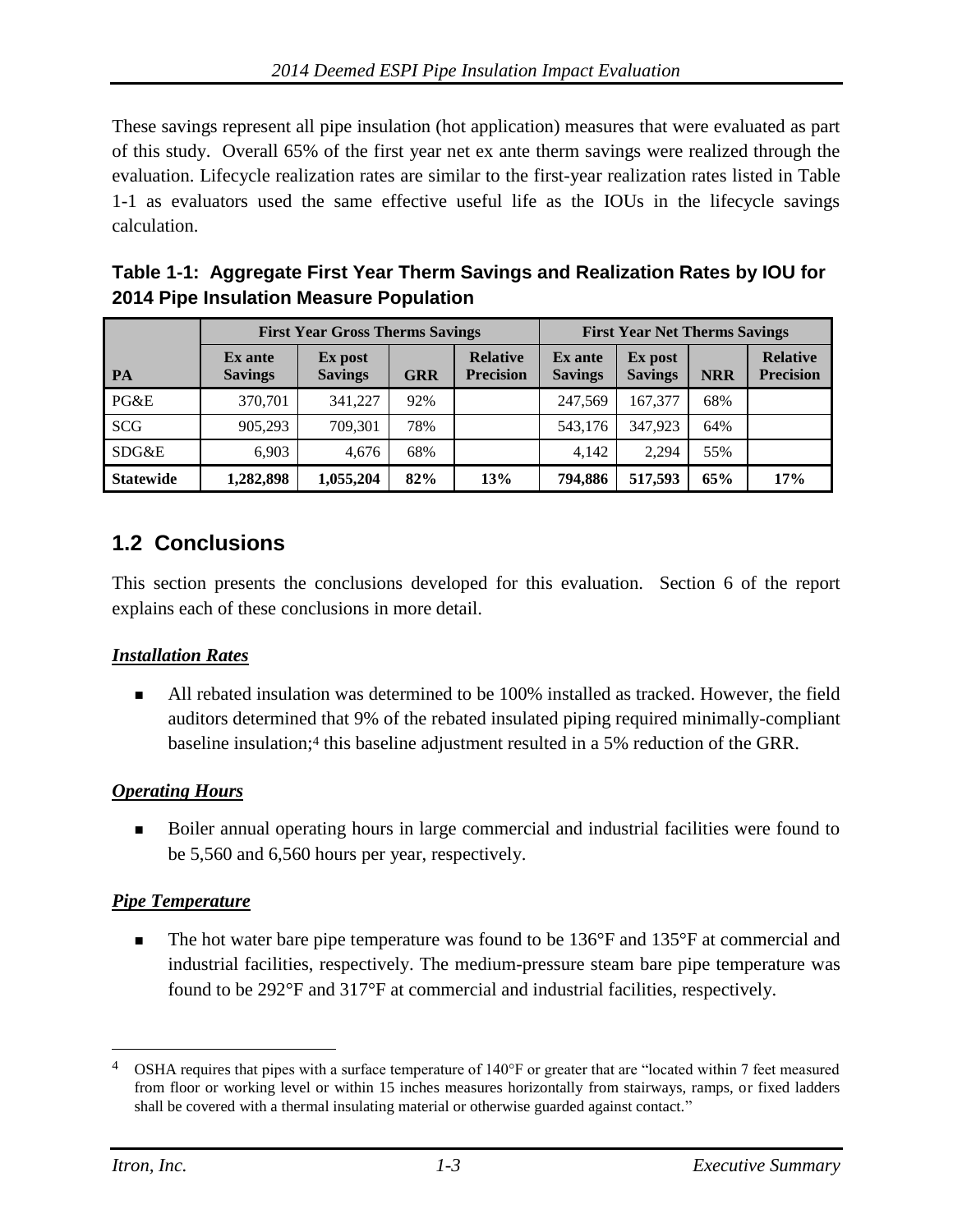#### *Surrounding Air Temperature*

■ The hot water piping's surrounding air temperature was found to be 81°F and 76°F at commercial and industrial facilities, respectively. The medium-pressure steam piping's surrounding air temperature found to be 79°F and 87°F at commercial and industrial facilities, respectively.

#### *Boiler Combustion Efficiency*

The hot water boiler combustion efficiency was found to be 78%, but no difference was found for the IOU-assumed medium-pressure steam boiler combustion efficiency of 83%.

#### *Pipe Diameter*

 The average diameter of insulated pipe was considerably higher for all customers and fluid types in the higher-diameter tier. Greater-than-assumed diameter leads to higher savings per insulated linear foot.

#### *Net-to-Gross Ratio*

■ The pipe insulation measure NTGR was found to be 0.49.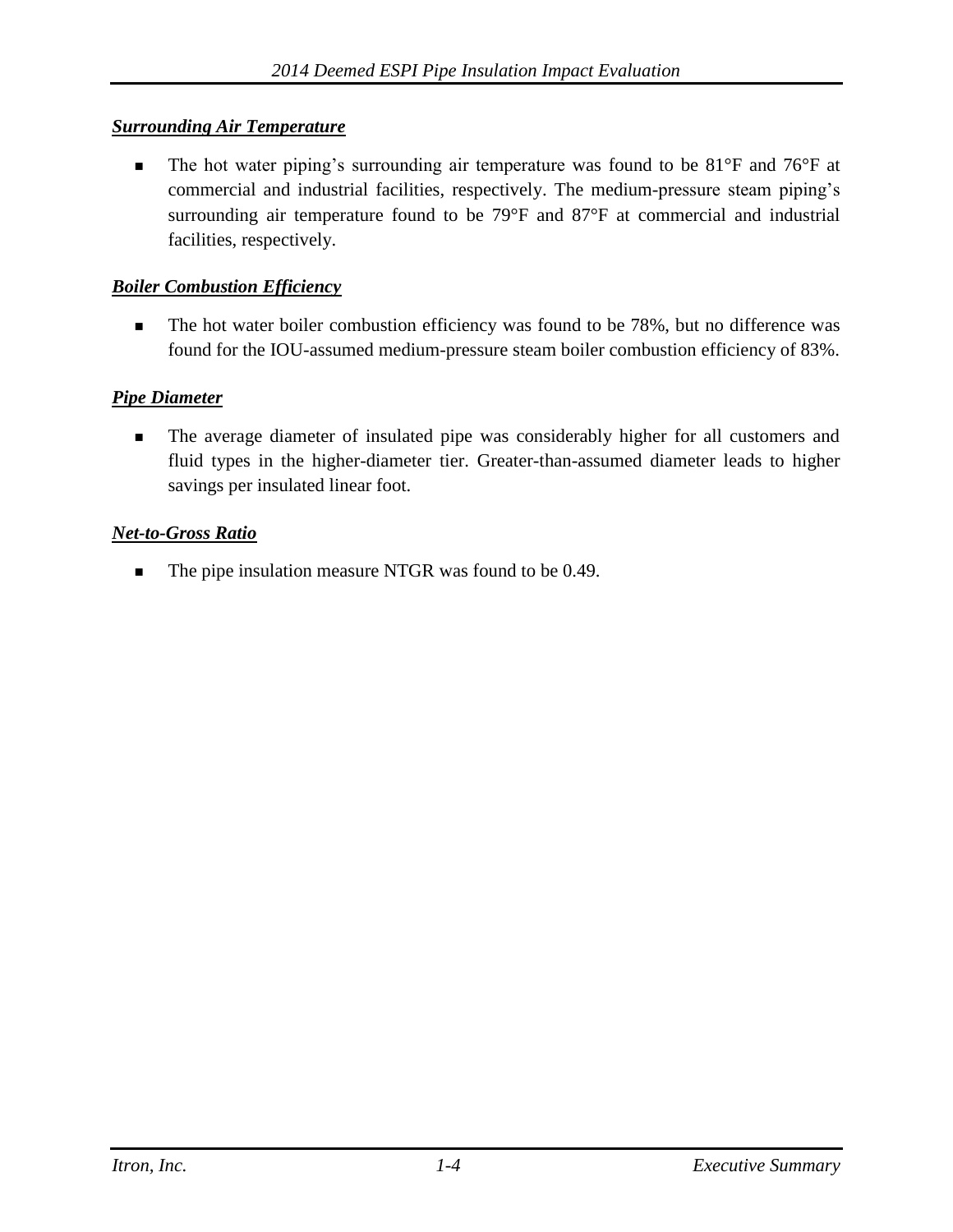# <span id="page-7-0"></span>**Introduction and Overview of Study**

This report documents the activities undertaken by the Nonresidential Downstream Deemed ESPI Impact Evaluation of the 2013-2014 IOUs' energy efficiency programs<sup>5</sup>. The overall goal of this study is to perform an impact evaluation on the deemed savings and measure-parameters associated with the pipe insulation measures that were identified in the ESPI decision. 6

This report is informed by Attachment 2 and 3 of the ESPI decision for program year (PY) 2013 and details the goals and objectives of the impact evaluation to meet those requirements. Likewise, the report will discuss the researchable issues, information on the measure groups evaluated as well as the data sources used, the approach for sampling, the verification analysis and the methods used to determine ex post energy and demand impacts. Finally, the report will present the results and findings from the analysis that can then be used to update the impact parameters, unit energy savings (UES), NTGRs, and gross/net first year and lifecycle savings for the measures detailed in the ESPI decision.

### <span id="page-7-1"></span>**2.1 Evaluation Research Objectives**

The objective of this study is to perform a measure and/or measure-parameter impact evaluation, utilizing existing evaluation data and new primary evaluation data, in order to update existing gross and/or net savings estimates and inform future savings values for the pipe insulation measures identified in the ESPI decision. Attachment 2 of the ESPI decision provides an overview of the portfolio parameters that have been identified as potentially requiring ex post verification. The parameters associated with deemed measure verification for pipe insulation include: measure installation/verification, UES, NTGRs, gross and net energy savings values, effective useful life (EUL), bare pipe temperature, ambient temperature, annual hours of operation, and boiler combustion efficiency.

In order to implement this approach in meeting the overall study goal, a number of research objectives were targeted. The following tasks have been performed by collecting new primary data from participant phone surveys and on-site verification analyses. A more thorough

<sup>5</sup> This report focuses on the ESPI measures that were identified for the 2013 program cycle.

<sup>6</sup> D.13.09.023, Decision Adopting Efficiency Savings and Performance Incentive Mechanism[.](http://docs.cpuc.ca.gov/PublishedDocs/Published/G000/M076/K775/76775903.PDF) <http://docs.cpuc.ca.gov/PublishedDocs/Published/G000/M076/K775/76775903.PDF>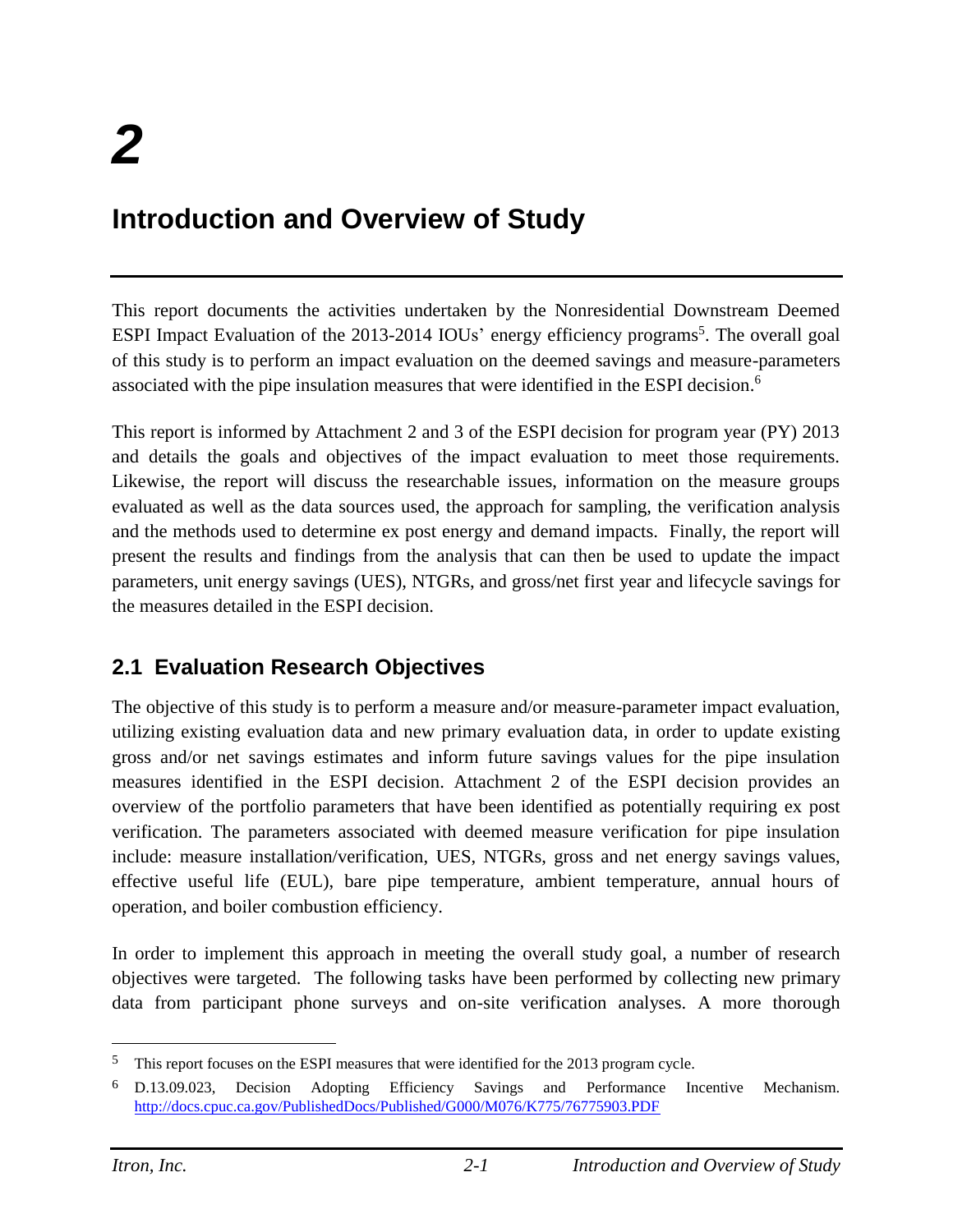discussion of how these research objectives are applied to the pipe insulation measures and the algorithm by which they have been evaluated are discussed in Section 4, but to summarize:

- Confirm installations (verification). This step includes on-site verification of measure installations that represent a significant percentage of ex ante claimed natural gas savings.
- Estimate baseline (pre-retrofit) and replacement (post-retrofit) pipe heat loss rates and operating hours to support the estimate of unit energy savings values.
- Estimate participant free-ridership to support the development of net-to-gross ratios and net savings values.
- Based on the above, estimate first year and lifetime gross and net ex post impacts (therm) for pipe insulation measures.

## <span id="page-8-0"></span>**2.2 Studied Measure Groups**

[Table 2-1](#page-8-1) presents the pipe insulation measure group's contribution to each PA's portfolio electric and natural gas energy savings<sup>7</sup> (as well as the statewide contribution) for 2013 and 2014.

|               | 2013 Savings |         |            |         | 2014 Savings |         |            |         |
|---------------|--------------|---------|------------|---------|--------------|---------|------------|---------|
|               | <b>SW</b>    | PG&E    | <b>SCG</b> | SDG&E   | <b>SW</b>    | PG&E    | <b>SCG</b> | SDG&E   |
| kW            | 0.1%         | 0.1%    | $0.0\%$    | $0.0\%$ | $0.0\%$      | 0.1%    | $0.0\%$    | $0.0\%$ |
| kWh           | $0.0\%$      | 0.1%    | $0.0\%$    | $0.0\%$ | $0.0\%$      | $0.1\%$ | $0.0\%$    | $0.0\%$ |
| <b>Therms</b> | 1.6%         | $0.6\%$ | 3.2%       | 1.7%    | 2.3%         | 1.2%    | 4.3%       | 0.3%    |

#### <span id="page-8-1"></span>**Table 2-1: Summary of Deemed ESPI Pipe Insulation Measure Expressed as a Percentage of each PA's 2013 and 2014 Portfolio Gross Ex ante Savings**

As evidenced above in [Table 2-1,](#page-8-1) pipe insulation contributes insignificantly to overall portfolio kWh savings in 2013 and 2014. As a result, the Pipe Insulation – Cold Application measure group is not assessed in this study. On the other hand, Pipe Insulation – Hot Application contributes significantly to the portfolio's therm savings, and increasingly so in 2014, as indicated in [Table 2-1.](#page-8-1) Therefore, hot application savings from pipe insulation is the focus of this study.

Different levels of rigor have been applied to most appropriately assess the performance of the pipe insulation measure. These levels of rigor are informed by the availability and reliability of

<sup>7</sup> These savings do not include those associated with Codes and Standards.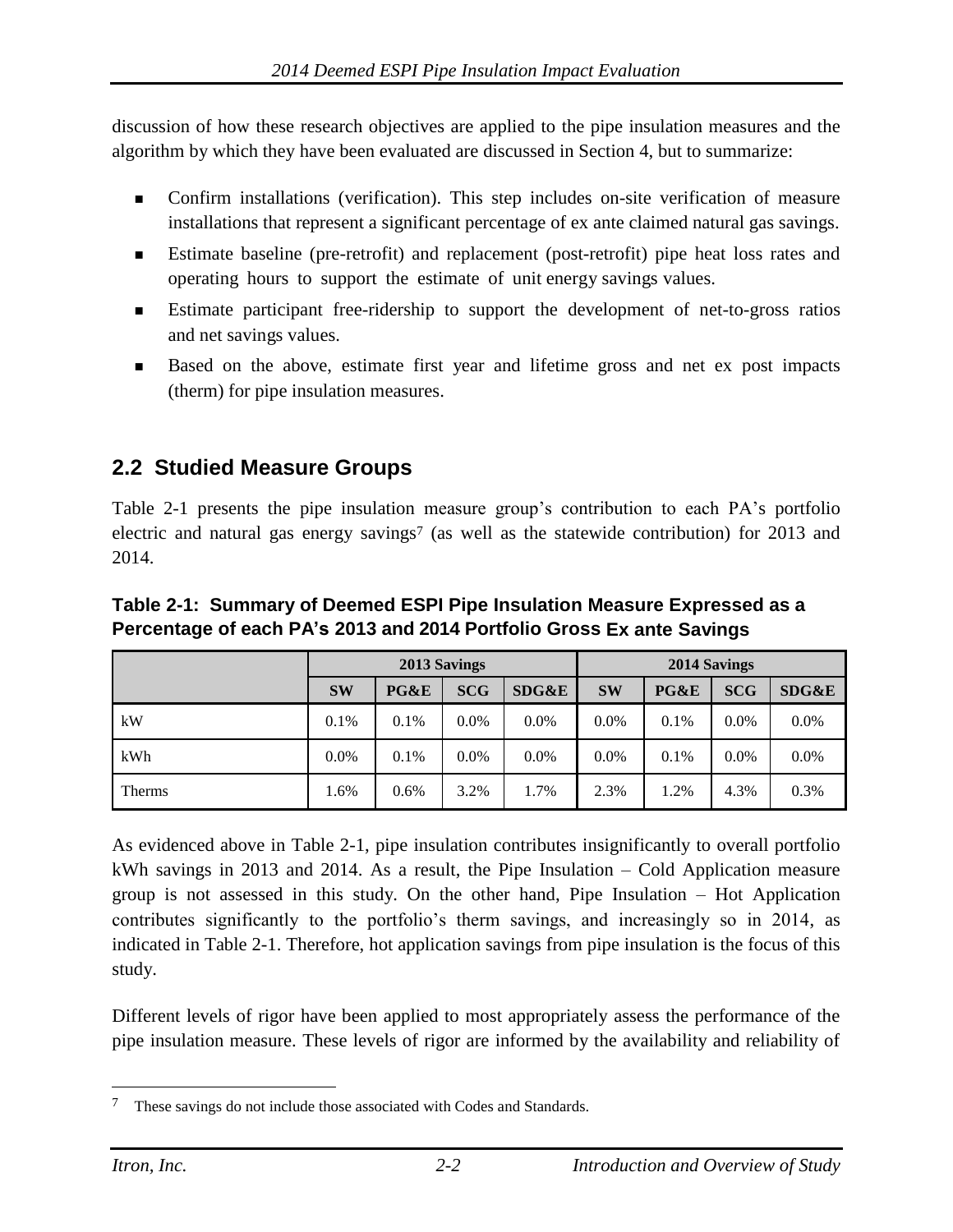existing data sources along with the need to gather new primary data. Table 2-2 summarizes the levels of rigor applied to pipe insulation measure groups.

<span id="page-9-1"></span>

| Table 2-2: Percent Portfolio Savings, Levels of Rigor and Data Sources for 2013- |  |
|----------------------------------------------------------------------------------|--|
| <b>14 Deemed ESPI Measures</b>                                                   |  |

|                                     |                                                        |                                 |                                          | <b>New Data</b><br><b>Collection</b> |                |                                    |
|-------------------------------------|--------------------------------------------------------|---------------------------------|------------------------------------------|--------------------------------------|----------------|------------------------------------|
| <b>Measure Group</b>                | <b>2013-14 Savings</b><br>(% of total kWh<br>or therm) | <b>Level of</b><br><b>Rigor</b> | <b>Existing</b><br>Data<br><b>Source</b> | <b>Phone</b><br><b>Survey</b>        | <b>On-Site</b> | <b>Monitoring</b><br><b>Source</b> |
| Pipe insulation cold<br>application | $0.0\%$                                                | Do Nothing                      | No.                                      | N <sub>0</sub>                       | N <sub>o</sub> | Do Nothing                         |
| Pipe insulation hot<br>application  | 2.0%                                                   | High                            | No.                                      | Yes                                  | Yes            | <b>New</b>                         |

The energy savings associated with each level of rigor (as a percentage of the statewide deemed ex ante ESPI savings) is provided below along with a brief discussion of how these levels of rigor have been applied:

- **High** 0% of deemed pipe insulation kWh and kW savings; 100% of deemed pipe insulation therm savings
	- For the hot application pipe insulation measure, new primary data has been collected utilizing a phone and on-site survey instrument, including the measurement of combustion efficiency and the installation of temperature loggers.
- **Do Nothing**  100% of deemed pipe insulation kWh and kW savings
	- For the cold application pipe insulation measure, which comprises no more than 0.1% of any IOU's portfolio kWh or kW savings, there are no existing data sources to utilize and no new primary data has been collected.

# <span id="page-9-0"></span>**2.3 Overview of Impact Evaluation Approach**

For pipe insulation measures, the general approach used to estimate ex post gross savings values was based on developing hourly heat loss profiles for both baseline (bare or less-insulated pipe) and as-built (insulated pipe) conditions. Heat loss calculations reflect conduction, convection, and radiation heat transfer processes. Metered data characterizes specific parameters included in the following algorithm:

$$
\Delta Q = \frac{t*(Q_p - Q_i)}{100,000 * E_b}
$$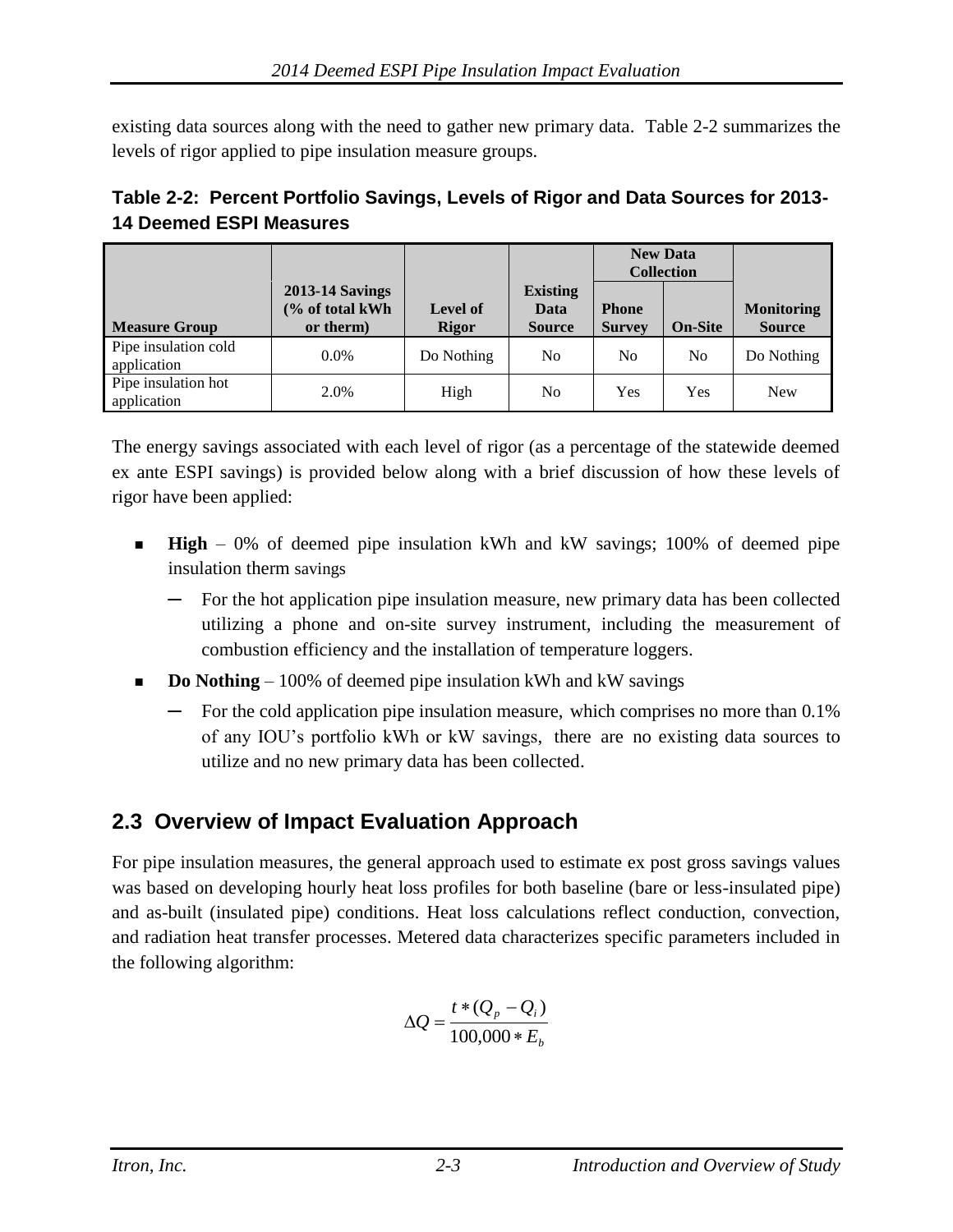Where,

 $\Delta$ O = annual energy savings (in therms). This parameter represents the ex post savings objective of this study.

 $t =$  annual operating time, in hours. Metered data on pipe surface temperature indicates when the insulated pipe transmits heated fluid. Metered data, gathered over 2-8 weeks, was extrapolated to represent a full year, after accounting for any seasonal variations determined from facility staff interviews. For long spans of insulated pipe, installed meters were deployed as close to the pipe span's midpoint as possible.

 $Qp =$  Heat Loss Rate from Bare (or Less-Insulated) Pipe<sup>8</sup> (Btu/hr/ft). Bare pipe experiences heat loss from convection and radiation processes. Both convection and radiation heat losses are primarily dependent on the following parameters: pipe diameter, pipe surface temperature, and ambient air temperature, the latter two of which were determined from interval metered data. Other pipe and insulation parameters were collected during the site visit. Remaining relevant parameters such as pipe conductivity and pipe emissivity were referenced from a heat transfer resource<sup>9</sup> based on material type.

 $Qi = Heat Loss Rate from Insulated Pipe (Btu/hr/ft)$ . Insulated pipe features convection and radiation heat transfer processes, as described above, but also involves conduction heat transfer between the pipe and insulating material. Key insulation characteristics such as thickness and material were confirmed during each site visit. The insulation's surface temperature was spotmeasured during the site visit, and relevant insulation parameters (conductivity and emissivity) were referenced from manufacturer data.

 $Eb = Combustion efficiency$  (%) of the boiler being used to generate the hot water or steam in the pipe. Combustion efficiency was spot-measured during each site visit or referenced from manufacturer testing data.

 $100,000 =$  conversion factor (1 therm = 100,000 Btu).

To develop the UES values, each of the above parameters is informed by metered and/or collected data from site inspections.

<sup>8</sup> Should the affected pipe have required insulation per OSHA guidelines, the baseline reflects the minimum level of insulation needed to comply. Information on OSHA compliance and minimum insulation requirements were gathered through discussions with facility staff.

<sup>9</sup> An example resource is: *Introduction to Heat Transfer*, Frank Incropera and David DeWitt, John Wiley & Sons, Inc, New York, NY, 2002.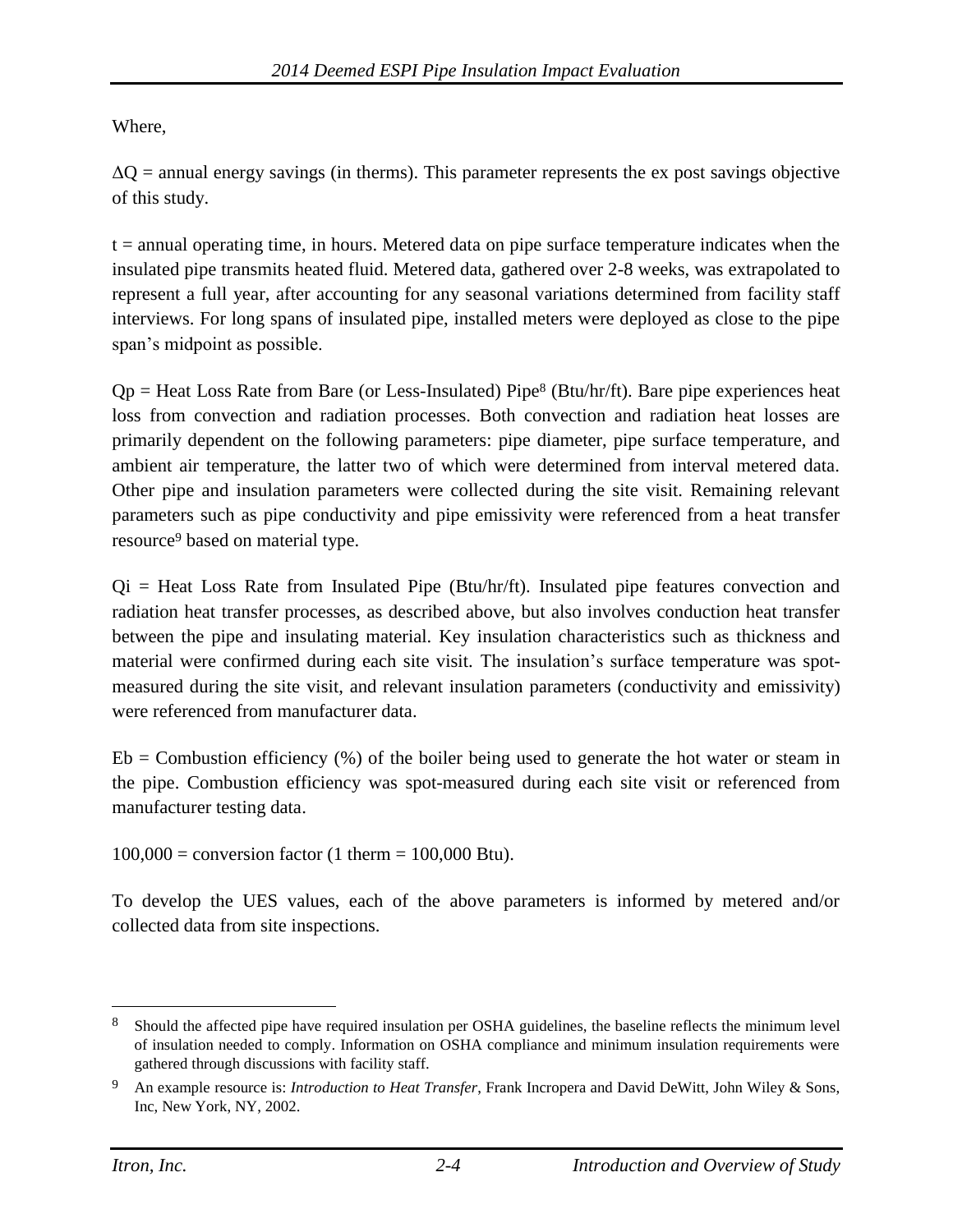The remainder of this report will discuss how these UES values were generated for the ESPI pipe insulation measure along with the following:

- Section 3 discusses the data sources that were utilized to estimate each of the individual measure-parameters, the sample design, and resulting data used in the evaluation.
- Section 4 presents the methods used for estimating each individual impact parameter, including the installation rate, the various temperature values, the pre- and post-operating hours, and the NTGRs.
- Section 5 presents the final study results, including a discussion of how the UES values were applied to the population to develop gross and net realization rates and total population level ex post energy savings values.
- Section 6 summarizes the key findings and conclusions from this measure study.
- Appendix A presents the participant telephone survey instrument.
- Appendix B presents the on-site survey instrument.
- Appendix C presents the phone survey banners.
- **Appendix D presents the detailed project level data and results.**
- Appendix AA presents the standardized high level savings for both gross and net first year and lifecycle.
- Appendix AB presents the standardized per unit savings for both gross and net first year and lifecycle.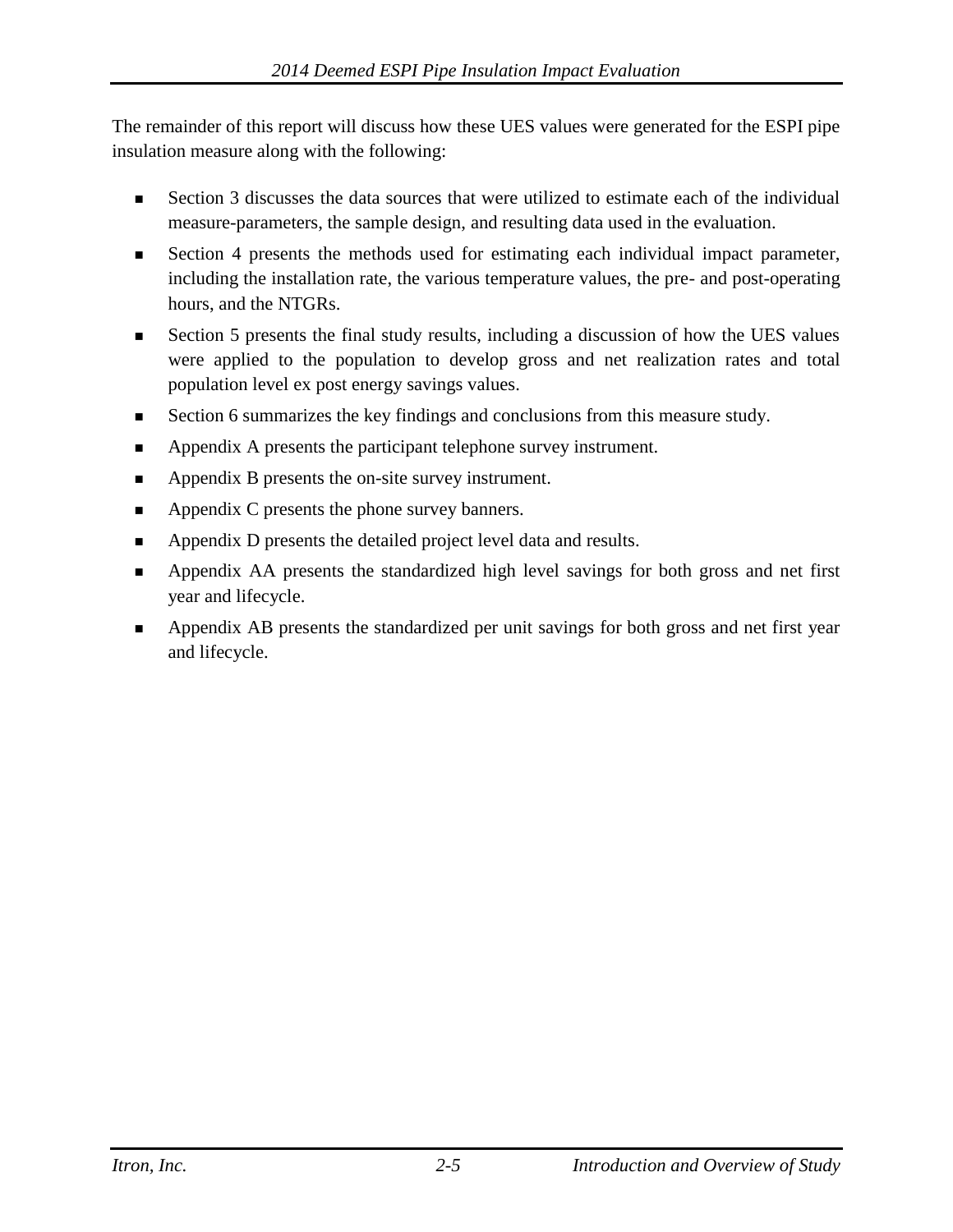# <span id="page-12-0"></span>**Data Sources, Sample Design, and Data Collection**

## <span id="page-12-1"></span>**3.1 Data Sources**

A number of data sources were utilized to support the development of each impact parameter in order to update UES values, installation rates and NTGRs for the ESPI pipe insulation measure researched in this study. As discussed in Section 2, the impacts associated with the pipe insulation measure rely exclusively on new primary on-site data collection: (1) engineering onsite assessments to evaluate the gross impacts associated with those measures and (2) new phone surveys to generate NTGRs. The various sources of data are discussed in more detail below.

#### <span id="page-12-2"></span>*3.1.1 On-Site Data Collection*

Verification data was collected to support installation rates, pipe characteristics (length, diameter, material), and insulation characteristics (length, thickness, material). The onsite involved collecting spot-reads on a number of parameters affecting insulation savings, including fluid pressure and temperature (via gauge readings), boiler combustion efficiency (via spot combustion analyzer) and insulation surface temperature (via infrared temperature gun). Both spot and long-term measurements of bare pipe temperature as well as insulation surface temperature occurred at similar sections of the pipe run, at the pipe run's midpoint when possible. Field staff noted the installed insulation quality by inspecting the insulation for gaps and contact with the pipe wall.

Self-report data was also gathered on the pre-existing pipe configuration insulation condition to help define the baseline condition. Data was gathered on preexisting insulation quality, such as missing sections, gaps, or sagging, through interviews with facility staff. If possible, preexisting insulation quality was assessed by examining areas of the facility that did not receive a recent pipe insulation enhancement.

Information on the layout of affected pipes was also noted. Specifically, OSHA requires that pipes with a surface temperature of 140°F or greater that are "located within 7 feet measured from floor or working level or within 15 inches measures horizontally from stairways, ramps, or fixed ladders shall be covered with a thermal insulating material or otherwise guarded against contact." This study assessed if these safety compliance measures apply to any of the projects selected in this sample.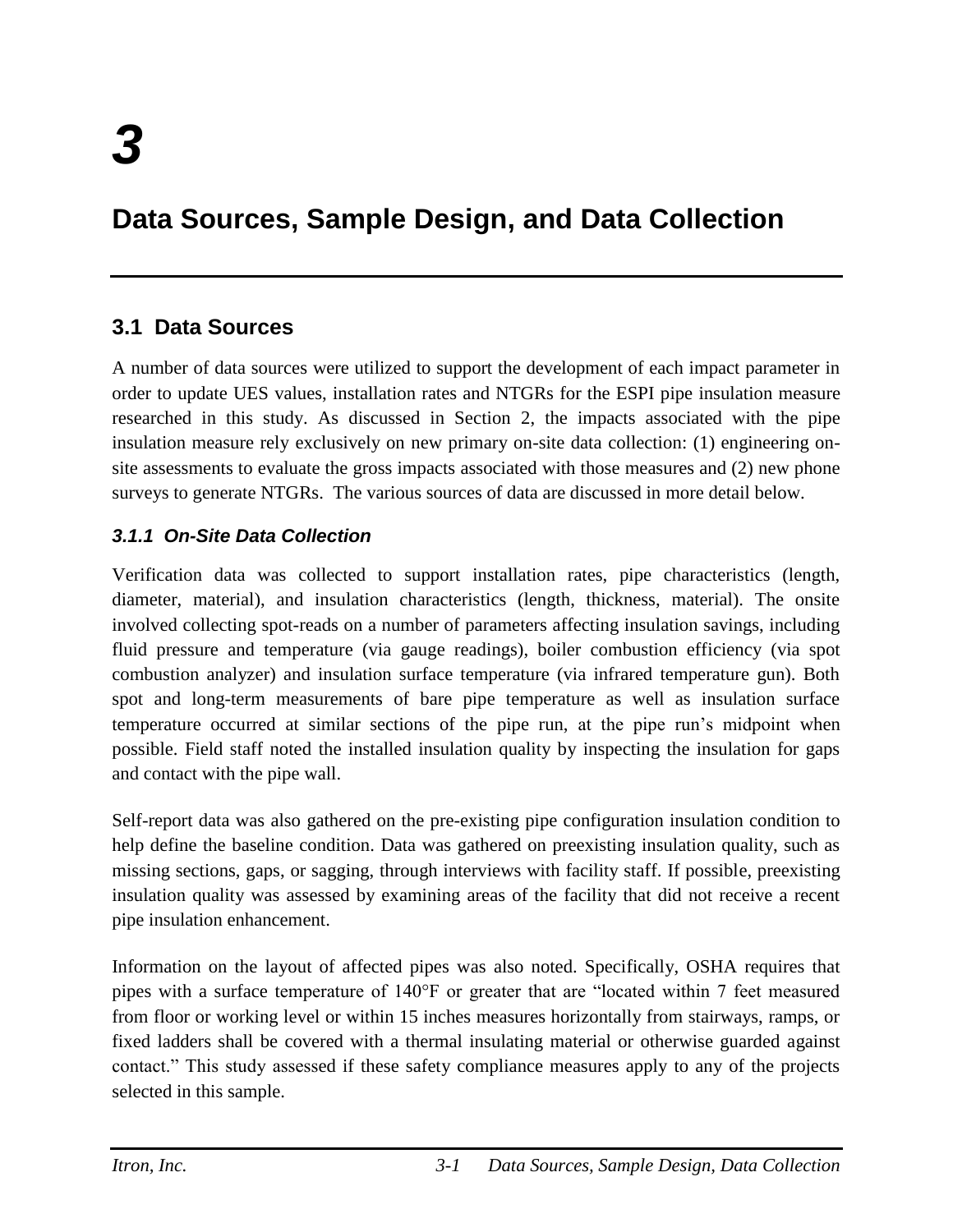#### <span id="page-13-0"></span>*3.1.2 Time of Use Loggers*

As part of the on-site visit, a selection of insulated pipe(s) was monitored for a period of two to eight weeks, depending on facility schedule and variability, to gather interval data to support key energy savings parameters. Specifically, type-K temperature probes with HOBO data loggers were deployed on the pipe's exterior surface to inform fluid temperature and boiler operating hour parameters. HOBO ambient temperature loggers were deployed among a selection of facility spaces with insulated pipe in order to inform the surrounding air temperature, which affects pipe heat loss.

#### <span id="page-13-1"></span>*3.1.3 Participant Phone Survey*

A phone survey was conducted to recruit customers for the on-site visit, as well as collect data useful for the NTG analysis and various other components of the evaluation. One other key use of the phone survey was to gather information on annual operating hours and schedule variability of facility boiler(s) prior to the site visit. This information allowed the field team to more accurately estimate the logging interval and duration to maximize data resolution. A copy of the participant phone survey script is included in Appendix A.

### <span id="page-13-2"></span>**3.2 On-Site and Phone Survey Data Collection**

As mentioned above, the on-site visits collected data to support a number of the impact parameters including the installation rates, bare pipe and surrounding temperatures, and combustion efficiencies for pipe insulation measures. The on-site sample was designed to develop statistically significant results at the measure level. The 2013-14 Nonresidential Downstream Deemed ESPI Impact Evaluation Research Plan<sup>10</sup> for this study discusses the sample design in greater detail, but the resulting design focuses on developing estimates of key impact parameters that can be used to augment existing data in order to update ex ante net and gross therm savings values for each ESPI measure.

The initial sample design for pipe insulation measures was generated using 2013 and 2014 program participants. According to the ESPI decision, the therms savings associated with steam and hot water pipe insulation are unclear given uncertainties regarding the internal and surrounding temperatures of typical pipes. As presented in [Table 2-2,](#page-9-1) the ex ante statewide therms savings for hot application pipe insulation was roughly 2.0% of portfolio level savings. As presented in [Table 3-1,](#page-14-0) the most significant savings for each PA are generated from hot water and medium pressure steam boilers within PG&E and SCG service territories. As a result, the initial sample design included only sites within these territories and with insulation on hot water and medium pressure steam pipe runs.

<sup>10</sup> [http://www.energydataweb.com/cpucFiles/pdaDocs/1210/PY2013-](http://www.energydataweb.com/cpucFiles/pdaDocs/1210/PY2013-2014%20Deemed%20ESPI%20Research%20Plan_PDA.pdf) [2014%20Deemed%20ESPI%20Research%20Plan\\_PDA.pdf](http://www.energydataweb.com/cpucFiles/pdaDocs/1210/PY2013-2014%20Deemed%20ESPI%20Research%20Plan_PDA.pdf)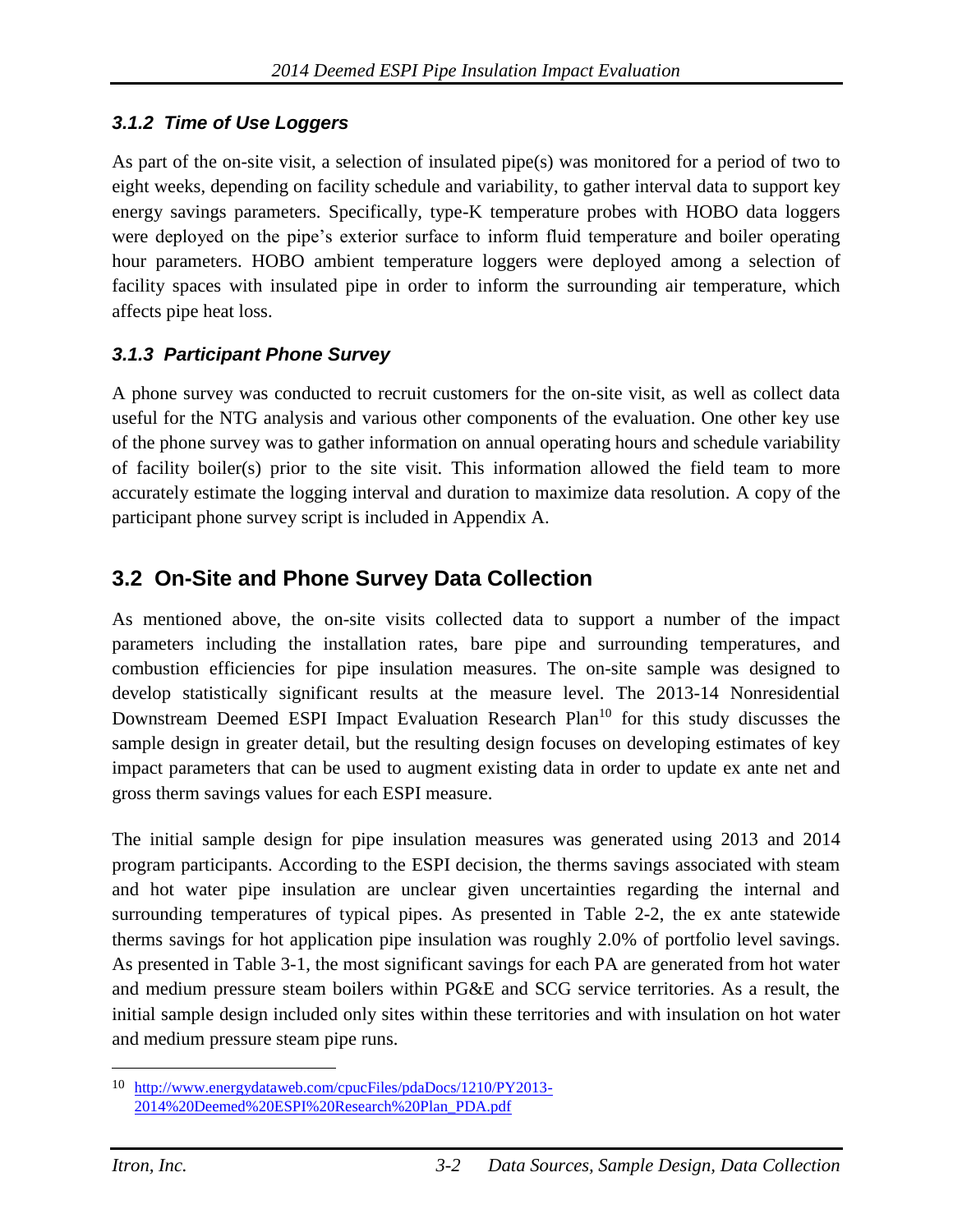| PA         | <b>Measure Name</b>                                                                                                            | Population<br><b>Sites</b> | <b>Therms</b><br><b>Savings</b> | % Therms<br><b>Savings</b> |
|------------|--------------------------------------------------------------------------------------------------------------------------------|----------------------------|---------------------------------|----------------------------|
| PG&E       | PIPE INSULATION PIPE DIAMETER <1" - HOT<br>STEAM < 15PSI                                                                       | $\overline{2}$             | 16,126                          | 3%                         |
| PG&E       | PIPE INSULATION PIPE DIAMETER <1" - HOT<br>$STEAM \geq 15PSI$                                                                  | 65                         | 143,704                         | 25%                        |
| PG&E       | PIPE INSULATION PIPE DIAMETER <1" - HOT<br><b>WATER</b>                                                                        | 9                          | 18,104                          | 3%                         |
| PG&E       | PIPE INSULATION PIPE DIAMETER $>= 1" - HOT$<br><b>WATER</b>                                                                    | 10                         | 156,571                         | 27%                        |
| PG&E       | PIPE INSULATION PIPE DIAMETER >=1" - HOT<br>STEAM < 15PSI                                                                      | $\overline{2}$             | 10,504                          | 2%                         |
| PG&E       | PIPE INSULATION PIPE DIAMETER >=1" - HOT<br>$STEAM \geq 15PSI$                                                                 | 61                         | 228,694                         | 40%                        |
| <b>SCG</b> | PIPE INSULATION - INDUSTRIAL - HOT WATER<br>$<$ 1" PIPE, INDOOR                                                                | 6                          | 19,790                          | 1%                         |
| <b>SCG</b> | PIPE INSULATION - INDUSTRIAL - HOT WATER<br>$>= 1$ " PIPE, INDOOR                                                              | 20                         | 177,459                         | 12%                        |
| <b>SCG</b> | PIPE INSULATION - INDUSTRIAL - HOT WATER<br>$>= 1$ " PIPE, OUTDOOR                                                             | $\mathbf{1}$               | 22,090                          | 1%                         |
| SCG        | INSULATION - INDUSTRIAL - LOW<br>PIPE<br>PRESSURE STEAM <15 PSI < 1" PIPE, INDOOR                                              | $\mathbf{1}$               | 2,957                           | $0\%$                      |
| <b>SCG</b> | INSULATION - INDUSTRIAL<br>PIPE<br>- LOW<br>PRESSURE STEAM <15 PSI >= 1" PIPE, INDOOR                                          | 3                          | 41,251                          | 3%                         |
| <b>SCG</b> | PIPE INSULATION - INDUSTRIAL - MEDIUM<br>PRESSURE STEAM >=15 PSI < 1" PIPE, INDOOR                                             | 15                         | 66,149                          | 4%                         |
| <b>SCG</b> | PIPE INSULATION - INDUSTRIAL - MEDIUM<br>PRESSURE STEAM >=15 PSI >= 1" PIPE, INDOOR                                            | 34                         | 763,937                         | 50%                        |
| <b>SCG</b> | PIPE INSULATION - INDUSTRIAL - MEDIUM<br><b>PRESSURE</b><br>$STEAM$ $> = 15$<br>$PSI \geq$<br>$-1"$<br>PIPE.<br><b>OUTDOOR</b> | $\mathbf{1}$               | 27,746                          | 2%                         |
| <b>SCG</b> | PIPE INSULATION - LG COM >=12 HR - HOT<br>WATER $<$ 1" PIPE, INDOOR                                                            | 10                         | 41,353                          | 3%                         |
| <b>SCG</b> | PIPE INSULATION - LG COM >=12 HR - HOT<br>$WATER \geq 1$ " PIPE, INDOOR                                                        | 26                         | 135,247                         | 9%                         |
| <b>SCG</b> | PIPE INSULATION - LG COM >=12 HR - LOW<br>PRESSURE STEAM <15 PSI < 1" PIPE, INDOOR                                             | $\mathbf{1}$               | 1,366                           | 0%                         |
| SCG        | PIPE INSULATION - LG COM >=12 HR - LOW<br>PRESSURE STEAM <15 PSI >= 1" PIPE, INDOOR                                            | $\overline{2}$             | 5,476                           | $0\%$                      |
| <b>SCG</b> | PIPE INSULATION - LG COM >=12 HR - MEDIUM<br>PRESSURE STEAM >=15 PSI < 1" PIPE, INDOOR                                         | $\overline{4}$             | 6,345                           | 0%                         |
| <b>SCG</b> | PIPE INSULATION - LG COM >=12 HR - MEDIUM<br>PRESSURE STEAM $>=15$ PSI $>=1$ " PIPE, INDOOR                                    | 13                         | 164,854                         | 11%                        |
| <b>SCG</b> | PIPE INSULATION - SM COM <12 HR - HOT<br>WATER $< 1$ " PIPE, INDOOR                                                            | $\overline{2}$             | 231                             | 0%                         |
| <b>SCG</b> | PIPE INSULATION - SM COM <12 HR - HOT<br>$WATER \geq 1$ " PIPE, INDOOR                                                         | 6                          | 6,292                           | $0\%$                      |
| <b>SCG</b> | PIPE INSULATION - SM COM <12 HR - LOW<br>PRESSURE STEAM <15 PSI < 1" PIPE, INDOOR                                              | $\mathbf{1}$               | 66                              | 0%                         |
| SCG        | PIPE INSULATION - SM COM <12 HR - LOW<br>PRESSURE STEAM <15 PSI >= 1" PIPE, INDOOR                                             | $\mathbf{1}$               | 1,545                           | 0%                         |

### <span id="page-14-0"></span>**Table 3-1: 2013-14 Therms Savings for Hot Application Pipe Insulation by Measure Category and PA**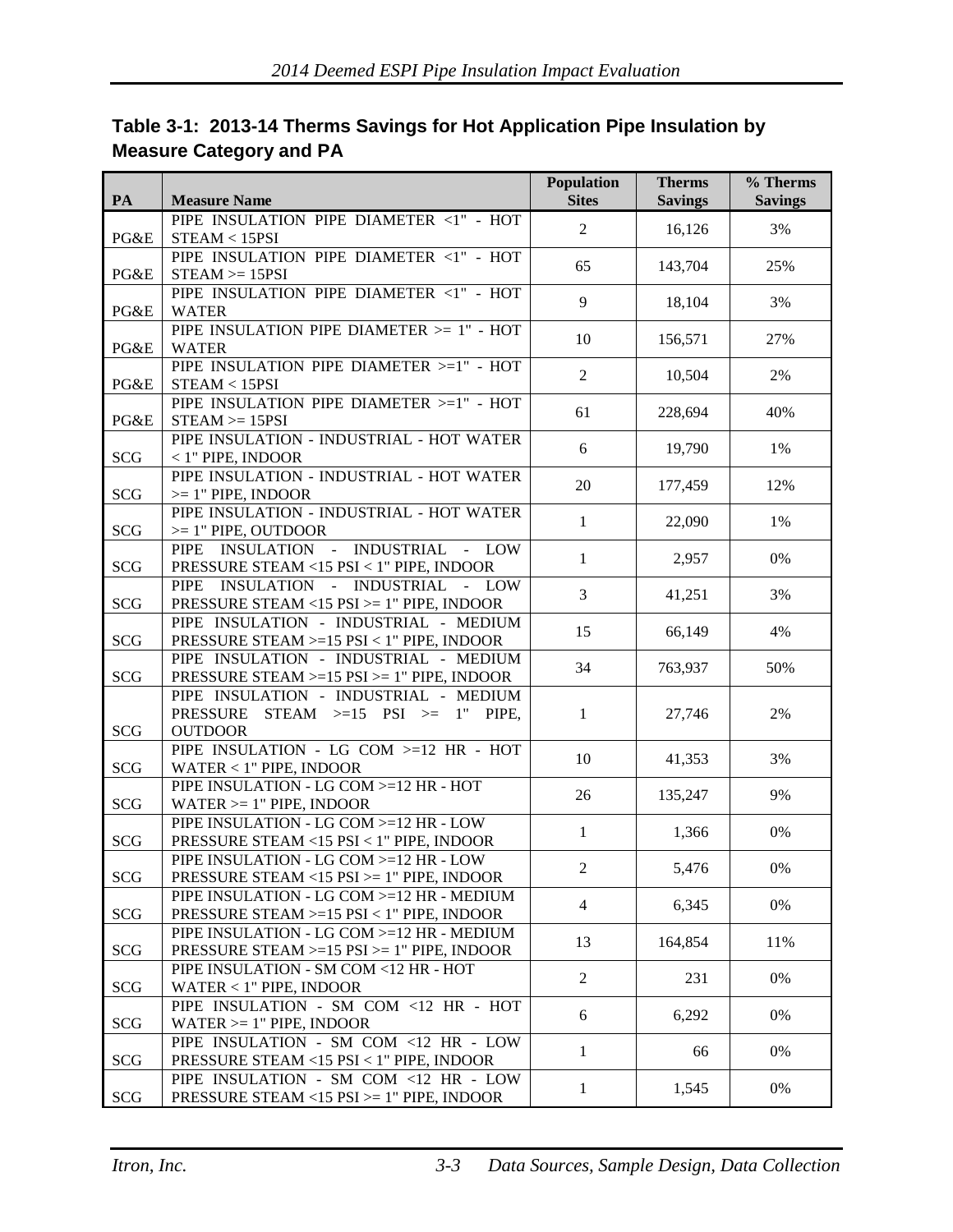| <b>PA</b>  | <b>Measure Name</b>                                                                                               | <b>Population</b><br><b>Sites</b> | <b>Therms</b><br><b>Savings</b> | % Therms<br><b>Savings</b> |
|------------|-------------------------------------------------------------------------------------------------------------------|-----------------------------------|---------------------------------|----------------------------|
| <b>SCG</b> | INSULATION - SM COM $\lt 12$ HR -<br><b>PIPE</b><br>MEDIUM PRESSURE STEAM $> = 15$ PSI $< 1$ "<br>PIPE, INDOOR    | 4                                 | 12,291                          | $1\%$                      |
| <b>SCG</b> | INSULATION - SM COM $\lt 12$<br><b>PIPE</b><br>$HR -$<br>MEDIUM PRESSURE STEAM $>=15$ PSI $>=1$ "<br>PIPE, INDOOR | 5                                 | 24,785                          | 2%                         |
| SDG&E      | PIPE INSULATION - HOT WATER APPLIC. >=1<br>IN.                                                                    | $\mathfrak{D}$                    | 7,652                           | 23%                        |
| SDG&E      | PIPE INSULATION - LOW PRESSURE (<=15 PSI)<br>STEAM APPLIC. $>=1$ IN.                                              |                                   | 18,130                          | 55%                        |
| SDG&E      | REPLACED HOT WATER LINE INSULATION<br>(ELECTRIC)                                                                  | 248                               |                                 | $0\%$                      |
| SDG&E      | REPLACED HOT WATER LINE INSULATION<br>(GAS)                                                                       | 325                               | 6,914                           | 21%                        |

<span id="page-15-0"></span>**Table 3-2: 2013-14 Therms Savings for Hot Application Pipe Insulation by Measure Category and PA**

Phone surveys and on-sites were initially attempted for only the projects in the preliminary sample; however, due to lower-than-expected response rate and the limited population, **a census was eventually attempted to meet the desired sample of 30 on-sites**. [Table 3-3](#page-16-0) summarizes the sample design for hot application pipe insulation along with the actual number of phone surveys and on-sites completed, which was stratified by boiler type and project size, in terms of the magnitude of therm savings. The sample frame includes PG&E and SCG hot application participants from program year 2013 and 2014. Please note that the actual number of completed on-sites is 31, as compared with the initial sample goal of 30.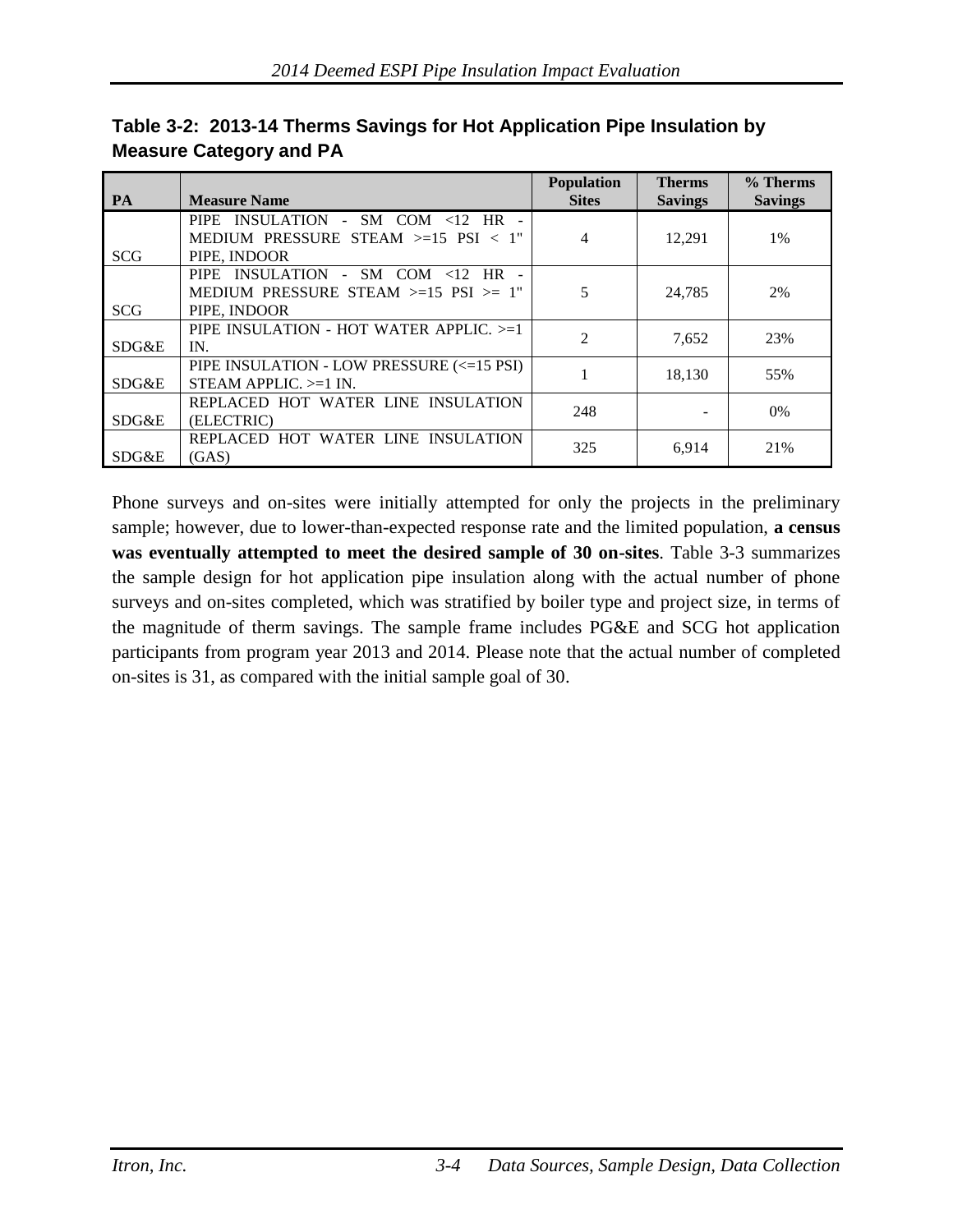| <b>Boiler</b><br><b>Type</b> | <b>Project Size</b><br>(Therms) | <b>Percent of</b><br>Ex ante<br><b>Savings</b> | Population* | <b>Initial</b><br><b>Sample</b><br><b>Design</b> | Actual<br><b>Completed</b><br><b>On-sites</b> | <b>Actual</b><br><b>Completed</b><br><b>Phone</b><br>Surveys* |
|------------------------------|---------------------------------|------------------------------------------------|-------------|--------------------------------------------------|-----------------------------------------------|---------------------------------------------------------------|
| <b>Hot Steam</b>             | > 25,000                        | 34%                                            | 11          | 6                                                | 6                                             |                                                               |
| <b>Hot Steam</b>             | $10,000 - 25,000$               | 16%                                            | 20          |                                                  | 7                                             | 9                                                             |
| <b>Hot Steam</b>             | < 10,000                        | 18%                                            | 91          | 7                                                | 7                                             | 17                                                            |
| Hot Water                    | > 25,000                        | 15%                                            | 8           | 3                                                | 3                                             | 3                                                             |
| Hot Water                    | $10,000 - 25,000$               | 6%                                             | 9           | 4                                                | 4                                             |                                                               |
| Hot Water                    | < 10,000                        | 7%                                             | 49          | 3                                                | 4                                             | 15                                                            |
| <b>Total</b>                 |                                 | $95\%$ <sup>11</sup>                           | 170         | 30                                               | 31                                            | 49                                                            |

<span id="page-16-0"></span>

| Table 3-3: Pipe Insulation Sample Design and Achieved Data Collection by Boiler |
|---------------------------------------------------------------------------------|
| Type and Project Size - PY2013-14                                               |

\* The column sums up to more than the total because some participants installed multiple measures across various strata.

Participating customers often featured more than one unique pipe run insulated with IOU assistance. When possible, field engineers independently assessed each unique pipe run at each project in the sample of 31. Therefore, this study assessed 93 distinct pipe runs (hereafter referred to as "observations") at the 31 participating facilities in the evaluation sample. The onsite sample represented 36% of the ex ante therm savings claim and the phone survey represented 46% of the ex ante therm savings claim.

<sup>&</sup>lt;sup>11</sup> The total sums to 95% because SDG&E is not included in the sample design and represents 5% of savings.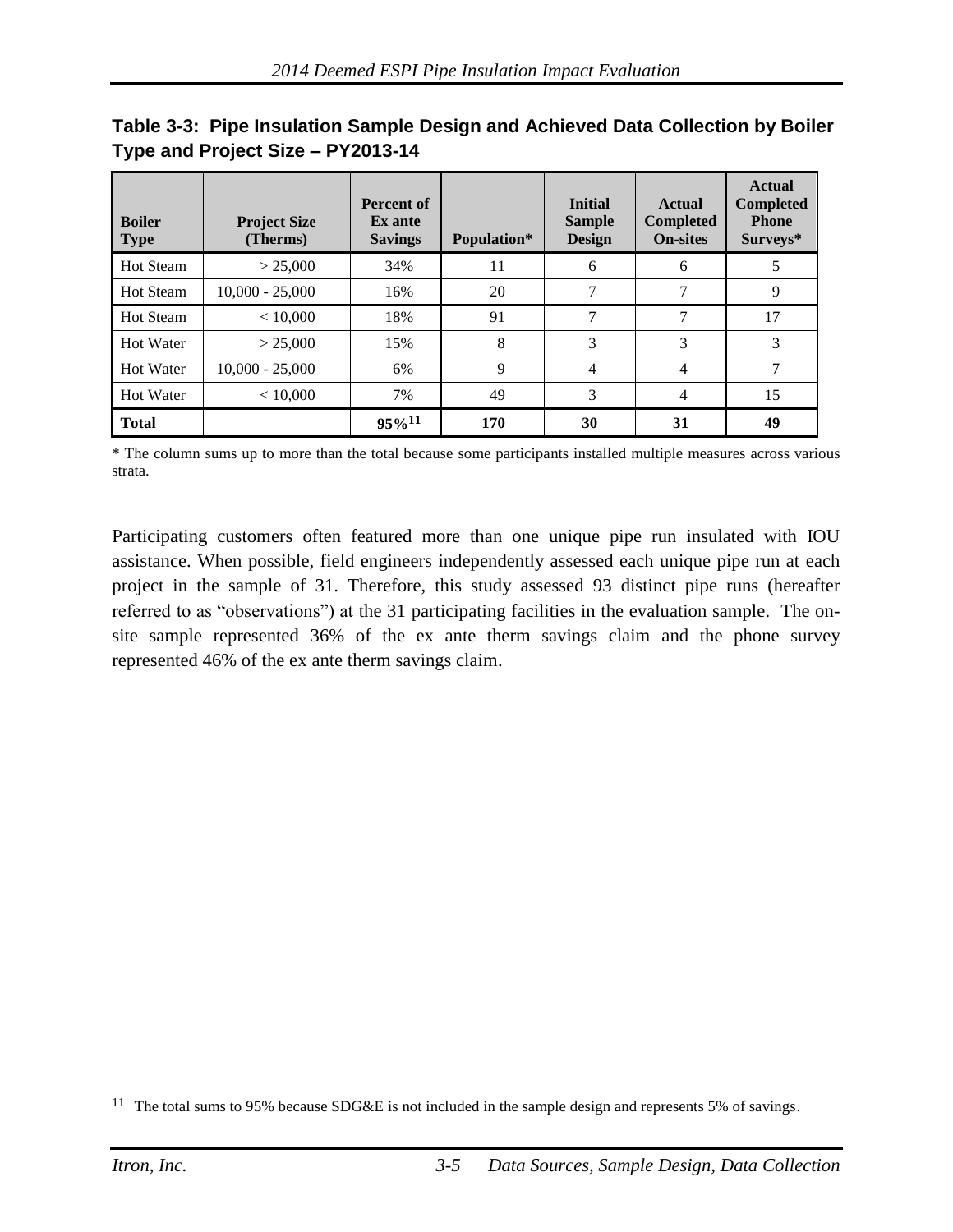# <span id="page-17-0"></span>**Evaluation Methodology**

This section provides an overview of the methods used to estimate the key impact parameters, the ex post UES values and the NTGRs for the deemed pipe insulation ESPI measure identified for PY 2013.

## <span id="page-17-1"></span>**4.1 Overview of Approach**

The primary objective of this evaluation is to perform a measure and measure-parameter impact evaluation, utilizing new primary evaluation data, in order to update existing gross and net savings estimates and inform future savings values for the pipe insulation measure identified in the ESPI decision. Researched parameters, including operating hours, bare pipe temperature, surrounding temperature, boiler combustion efficiency, installation rates, RULs and estimates of free ridership, can be used to measure ex post performance for PY 2013.

More specifically, these parameter level results will be aggregated in order to develop therm UES values and NTGRs for the pipe insulation measure identified in Appendix 3 of the ESPI decision.

As discussed in more detail below, the impact parameter estimates were developed at different levels of segmentation in order to generate unique UES values by market segment and pipe characteristic. For example, operating hours were generated by market segment, whereas bare pipe temperature and surrounding air temperature values were generated by fluid type. However, only a single NTGR was developed for the overall measure group. Unless otherwise indicated, all parameter-level averages have been weighted by insulation length (in feet) among the various segments of interest.

This section discusses, in detail, the inputs that were used to develop these parameter estimates. They also inform the general approach that was used to develop the UES values. The algorithm that was applied to estimate unit energy savings for a specific hour is:

$$
\Delta Q = \frac{t * (Q_p - Q_i)}{100,000 * E_b}
$$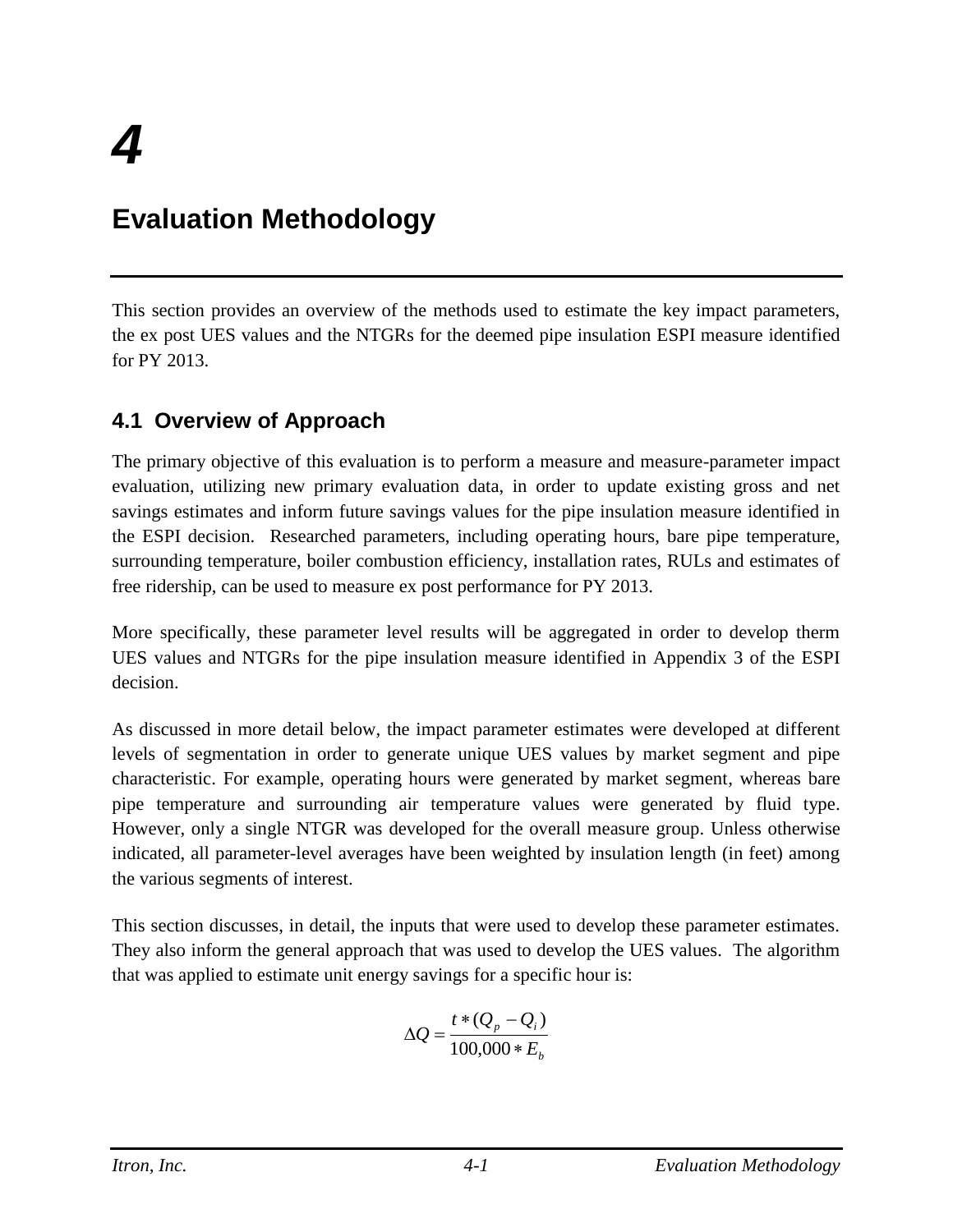Where,

 $\Delta$ O = annual energy savings (in therms). This parameter represents the ex post savings objective of this study.

 $t =$  annual operating time, in hours. Metered data on pipe surface temperature indicates when the insulated pipe transmits heated fluid. Metered data, gathered over 2-8 weeks, was extrapolated to represent a full year, after accounting for any seasonal variations determined from facility staff interviews. For long spans of insulated pipe, installed meters were deployed as close to the pipe span's midpoint as possible.

 $Qp =$  Heat Loss Rate from Bare (or Less-Insulated) Pipe<sup>12</sup> (Btu/hr/ft). Bare pipe experiences heat loss from convection and radiation processes. Both convection and radiation heat losses are primarily dependent on the following parameters: pipe diameter, bare pipe surface temperature, and ambient air temperature, the latter two of which were determined from interval metered data. Other pipe and insulation parameters were collected during the site visit. Remaining relevant parameters such as pipe conductivity and pipe emissivity were referenced from a heat transfer resource<sup>13</sup> based on material type.

 $Qi = Heat Loss Rate from Insulated Pipe (Btu/hr/ft)$ . Insulated pipe features convection and radiation heat transfer processes, as described above, but also involves conduction heat transfer between the pipe and insulating material. Key insulation characteristics such as thickness and material were confirmed during each site visit. The insulation's surface temperature was spot-measured during the site visit, and relevant insulation parameters (conductivity and emissivity) were referenced from manufacturer data.

 $Eb =$  Combustion efficiency  $\left(\frac{9}{2}\right)$  of the boiler being used to generate the hot water or steam in the pipe. Combustion efficiency was spot-measured during each site visit or referenced from manufacturer testing data.

 $100,000 =$  conversion factor (1 therm = 100,000 Btu).

<sup>&</sup>lt;sup>12</sup> Should the affected pipe have required insulation per OSHA guidelines, the baseline reflects the minimum level of insulation needed to comply. Information on OSHA compliance and minimum insulation requirements were gathered through discussions with facility staff.

<sup>13</sup> An example resource is: Introduction to Heat Transfer, Frank Incropera and David DeWitt, John Wiley & Sons, Inc, New York, NY, 2002.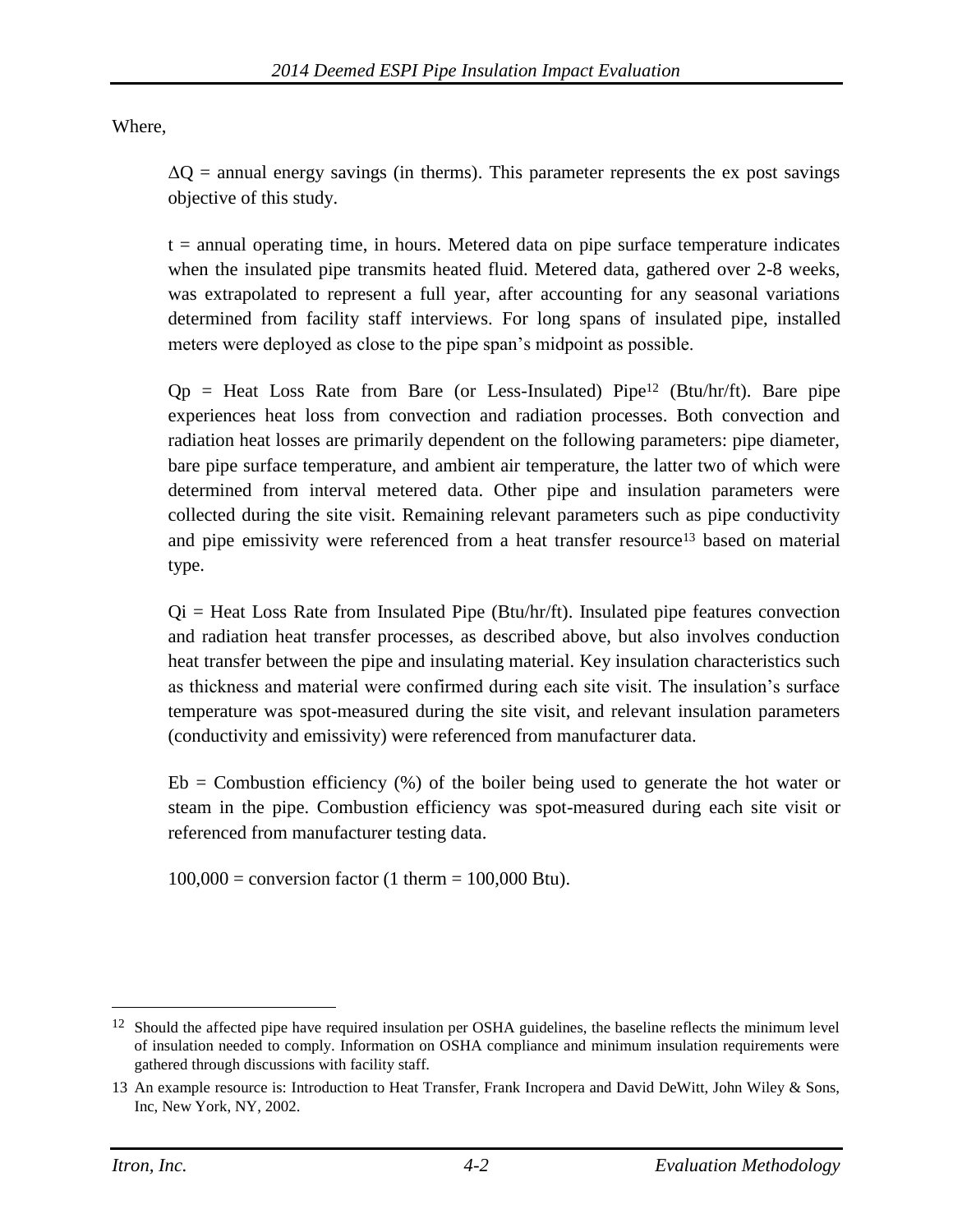The remainder of this section will discuss the following:

- The approach for estimating each individual impact parameter, including the installation rate, the various temperature values and the operating hours.
- The approach for estimating the NTGRs.

# <span id="page-19-0"></span>**4.2 Installation Rate Analysis**

The installation rate is defined as the percentage of equipment found to be installed and operable. The installation rate is estimated for each site based on data gathered during the on-site visit. As part of these on-site visits, an objective of the auditor was to attempt to identify and assess the quantity and operability of all pipe insulation installed.

The key measure count that is identified on site is the length (in feet) of pipe insulation that is currently installed and in working condition. Field auditors used a combination of spot measurement, staff interviews, and review of project invoices to confirm the quantity of incented pipe insulation in feet. The installation rate is calculated directly from this measurement:

 $Installation Rate =$ Length of pipe insulation installed and operable from on  $-$  site visit Length of pipe insulation reported installed in tracking system

In addition to identifying the amount of equipment that was installed and operable, the auditor was also prepared to identify the length of insulation that was:

- Failed and in place The length of pipe insulation currently installed but not in working condition (failed).
- Failed and replaced The length of pipe insulation that had been installed, but then had failed and was replaced with different insulation.
- Removed and not replaced The length of pipe insulation that had been installed, but had been removed (either due to failure or other reasons), but was not replaced, such that the pipe is now bare.

For all 31 pipe insulation projects in the sample, the field auditors found the pipe insulation to be 100% installed as tracked, through visual inspection, spot measurement, and review of project invoices.

It is important to note that the field auditors also found that 9% of the rebated insulated piping required insulation to minimally comply with OSHA. OSHA requires that pipes with a surface temperature of 140°F or greater that are "located within 7 feet measured from floor or working level or within 15 inches measures horizontally from stairways, ramps, or fixed ladders shall be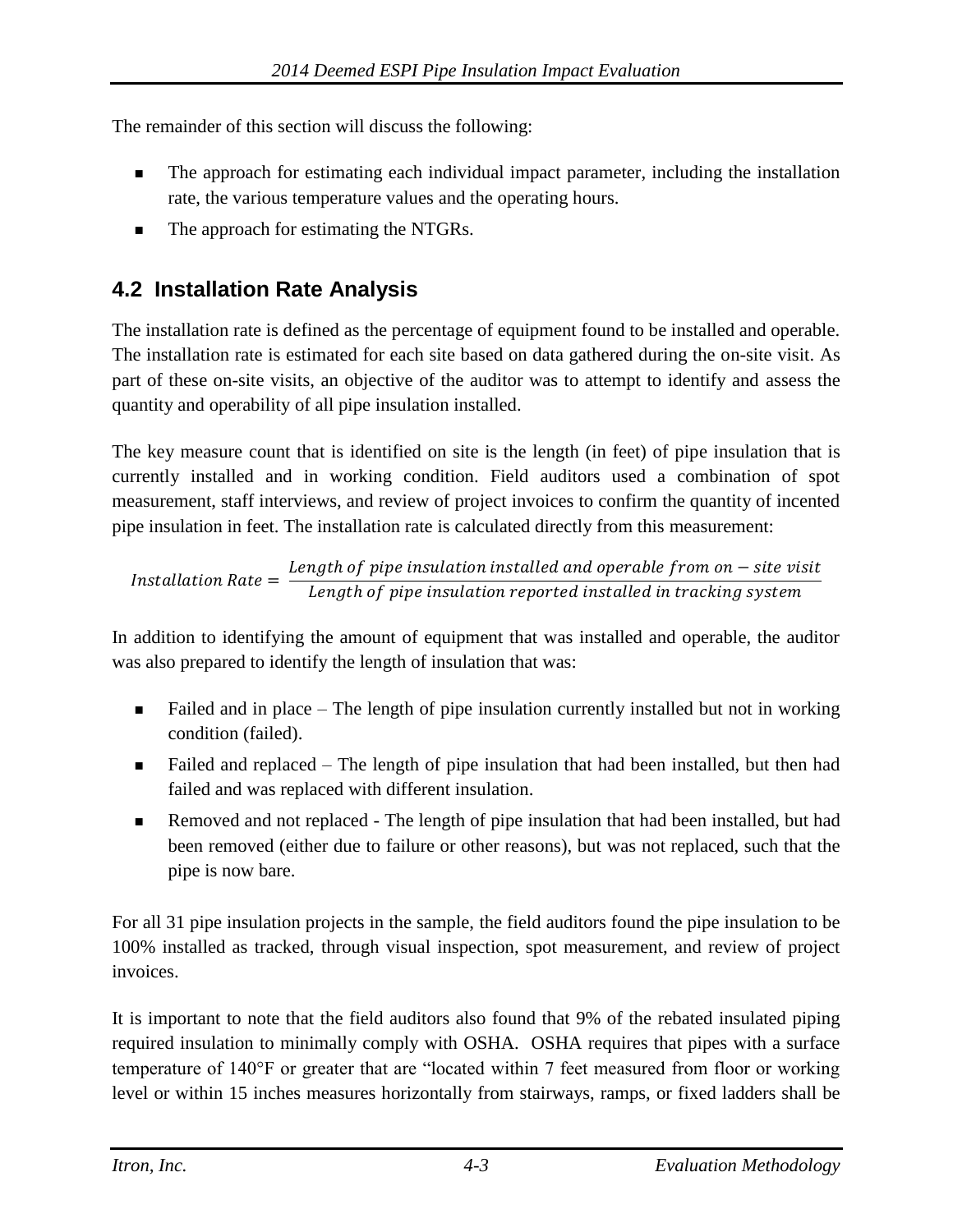covered with a thermal insulating material or otherwise guarded against contact." Such piping requires a minimally-compliant amount of insulation, reducing the program savings due to baseline adjustment.

## <span id="page-20-0"></span>**4.3 Operating Hour Analysis**

One of the primary inputs to the gross savings calculations is the number of annual hours that the insulated pipe is heated. This section will discuss the development of the annual operating hours value from the analysis of logger data.

As discussed throughout this report, type-K temperature loggers were installed on representative sections of insulated pipe at sampled facilities. These loggers not only provide information on key temperature inputs in the heat loss calculation (see Section [4.4 \)](#page-22-0) but also indicate when the measured pipe was heated, providing insight into the parent boiler's operating schedule. An example analysis of operating hours from temperature data is illustrated in [Figure 4-1;](#page-20-1) the analysis considered the "boiler active" periods as the operating hours over the metering period.



<span id="page-20-1"></span>**Figure 4-1: Calculation of Operating Hours from Bare Pipe Temperature Profile**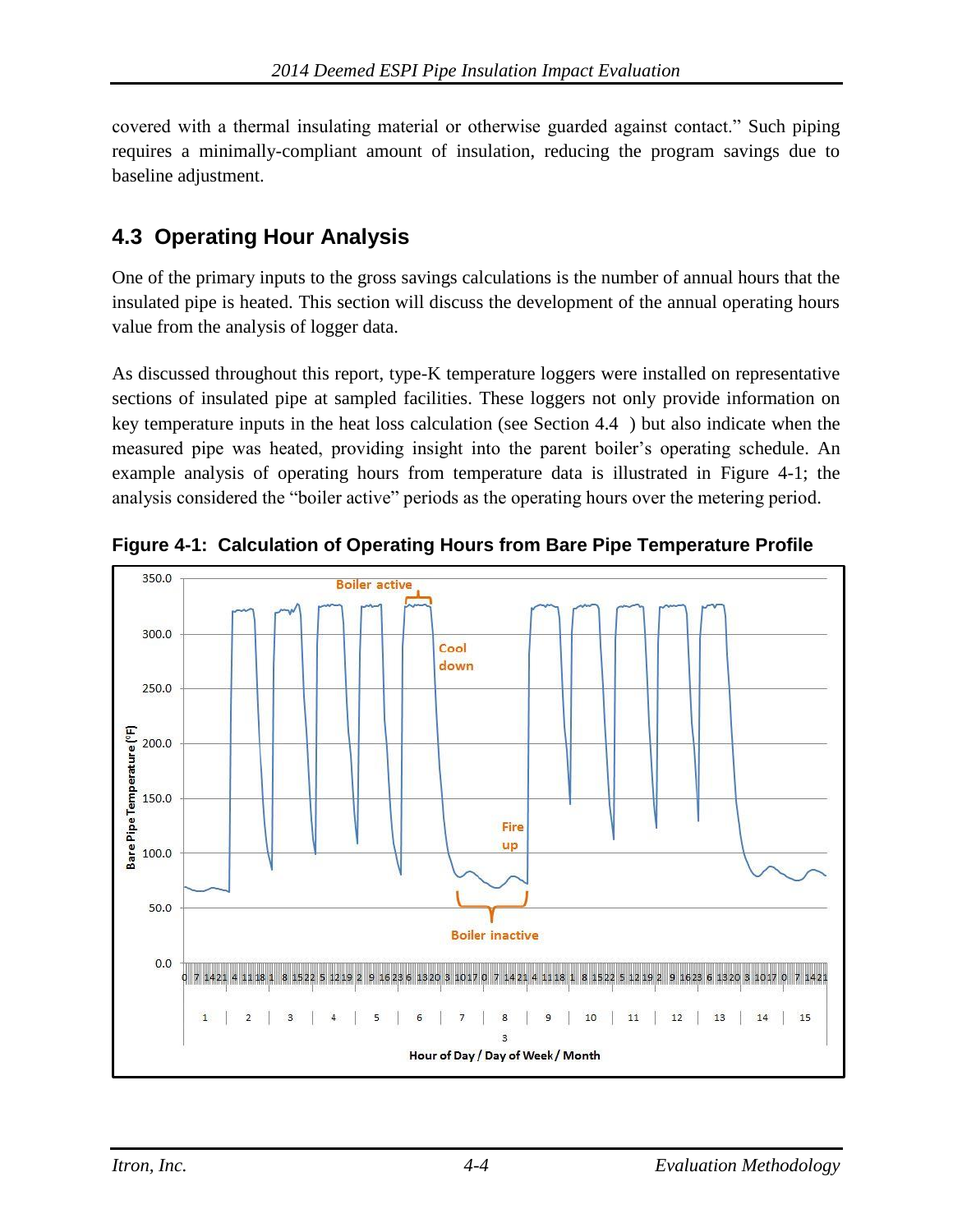Because loggers were not installed for a full year, the logger data needed to be extrapolated out to a full year of 8,760 hours. In general, the analysis calculated the ratio between the number of hours the insulated pipe was heated over the metering period and the total number of hours in the metering period; this ratio was applied to 8,760 hours to determine the total number of annual hours that the insulated pipe was heated.

While on site, the field auditors gathered information on any seasonal changes in facility operation (e.g., a vineyard that featured an increase in shifts during the grape harvest); these seasonal effects were considered in the extrapolation on a case-by-case basis. Industrial customers typically quantified seasonal effects through an estimate in the weekly number of shifts by season, whereas commercial customers typically indicated changes in hours open.

The final step after extrapolating each individual logger to an annual operating hours value is to aggregate each logger to a customer type. IOUs classify participating customers as small commercial, large commercial, and industrial, each with a unique ex ante annual operating hours assumption. [Table 4-1](#page-21-0) compares the ex ante operating hours assumption with the ex post finding for each customer type.

<span id="page-21-0"></span>**Table 4-1: Comparison of Ex Ante and Ex Post Annual Operating Hours by Customer Type**

| <b>Customer Type</b>          | <b>Sites</b> | <b>Observations</b> | Ex Ante<br><b>Operating</b><br><b>Hours</b> | <b>Ex Post</b><br><b>Operating</b><br><b>Hours</b> |
|-------------------------------|--------------|---------------------|---------------------------------------------|----------------------------------------------------|
| Small Commercial <sup>*</sup> |              |                     | 2.425                                       | N/A                                                |
| Large Commercial              |              | 33                  | 4,380                                       | 5,560                                              |
| Industrial                    | 20           | 60                  | 7,752                                       | 6,560                                              |

\* No small commercial projects were featured in the sample.

Industrial participants were confirmed to operate for more annual hours than large commercial participants, though the difference is smaller than reflected within ex ante assumptions. Large commercial customers were found to operate 27% more than assumed within IOU deemed savings, while industrial customers were found to operate 15% less. The sample of 31 projects featured no small commercial customers, due to their relatively low contribution to overall measure savings. As sampled projects often featured multiple different unique pipe runs, the evaluation team assessed nearly three times as many "observations" as sites in the sample.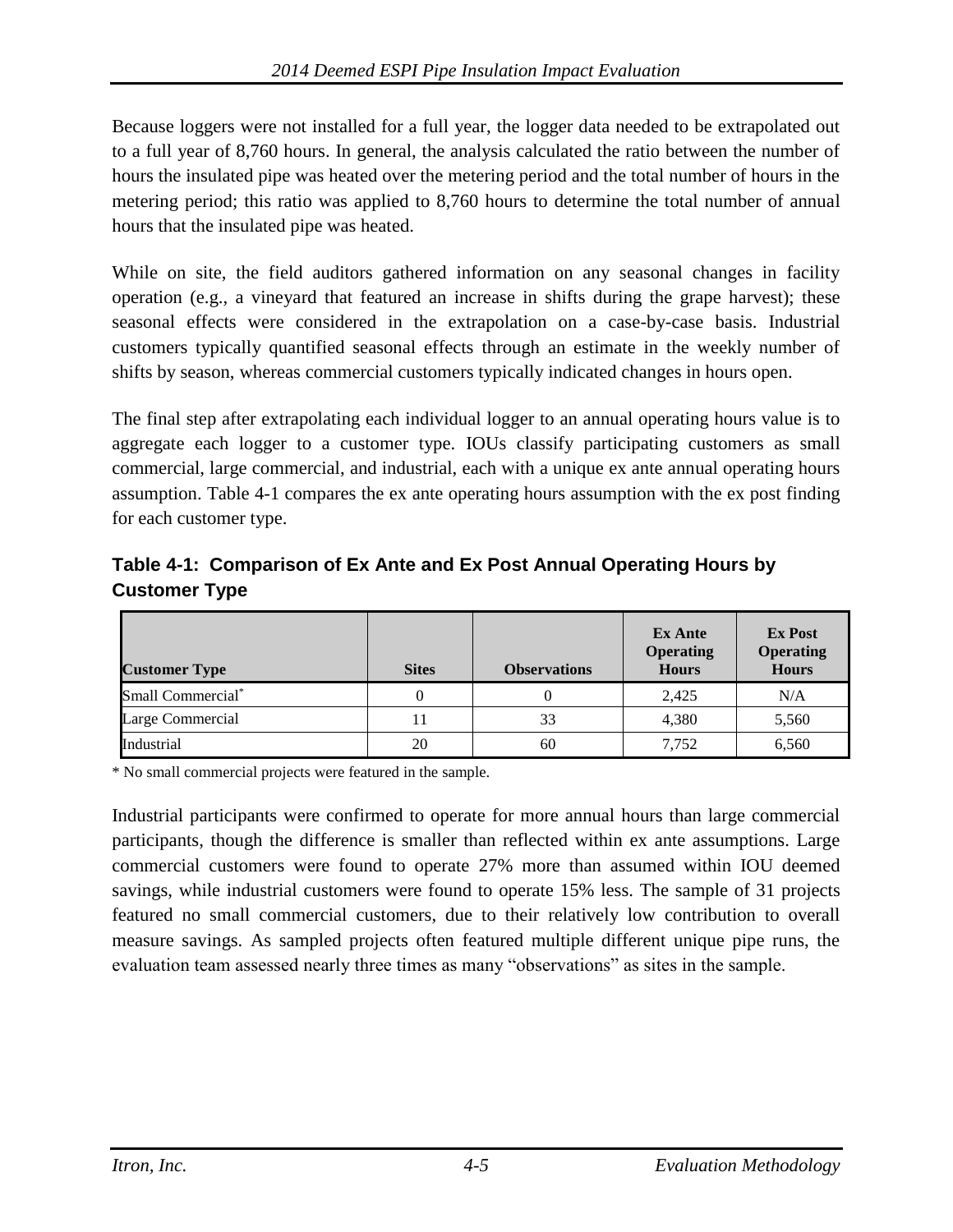### <span id="page-22-0"></span>**4.4 Temperature Analysis**

In addition to indicating boiler operating schedule, deployed temperature loggers also provided valuable data on key temperatures influencing the hourly heat loss calculation discussed in Section [4.1 .](#page-17-1) This section will discuss the use of metered data in characterizing bare pipe temperatures and surrounding air temperatures among a sample of participating customers.

#### <span id="page-22-1"></span>*4.4.1 Bare Pipe Temperature*

Pipe heat loss is a combination of conductive, convective, and radiative heat losses, each of which is a function of bare pipe temperature. Field auditors collected relevant information related to bare pipe temperature using a combination of three methods:

- **Data metering** The type-K thermocouple loggers provided interval data on bare pipe temperature throughout the 2- to 8-week metering period.
- **Gauge readings and spot measurement** Field auditors supplemented long-term metered data with spot readings from infrared temperature guns and inspection of fluid gauges. As pipe material is highly conductive, fluid temperature and bare pipe temperature values are typically within one percent.
- **Customer interviews** Metered temperature data was confirmed as representative of the facility's process over an entire year through interviews with facility contacts on site and/or over the phone, as needed.

The heat loss calculation tool determined the average bare pipe temperature when the pipe was heated (i.e., during "boiler active" periods of [Figure 4-1\)](#page-20-1). As IOUs classify heating processes based on fluid temperature and pressure, [Table 4-2](#page-22-2) compares ex ante bare pipe temperature assumptions with ex post findings for three fluid categories: hot water, low-pressure steam, and high-pressure steam.

<span id="page-22-2"></span>**Table 4-2: Comparison of Ex Ante and Ex Post Bare Pipe Temperature by Fluid Type**

| <b>Fluid Type</b>     | <b>Observations</b> | <b>Ex Ante Bare Pipe</b><br>Temperature $(^{\circ}F)$ | <b>Ex Post Bare Pipe</b><br>Temperature $(^{\circ}F)$ |
|-----------------------|---------------------|-------------------------------------------------------|-------------------------------------------------------|
| <b>Hot Water</b>      | 36                  | 150.0                                                 | 135.3                                                 |
| Low-Pressure Steam    |                     | 243.0                                                 | 256.3                                                 |
| Medium-Pressure Steam | 53                  | 328.0                                                 | 312.5                                                 |

Hot water and medium-pressure steam piping, which account for the most significant shares of total measure savings, featured slightly lower bare pipe temperatures than reflected within IOU deemed savings assumptions. Please note that only four low-pressure steam runs were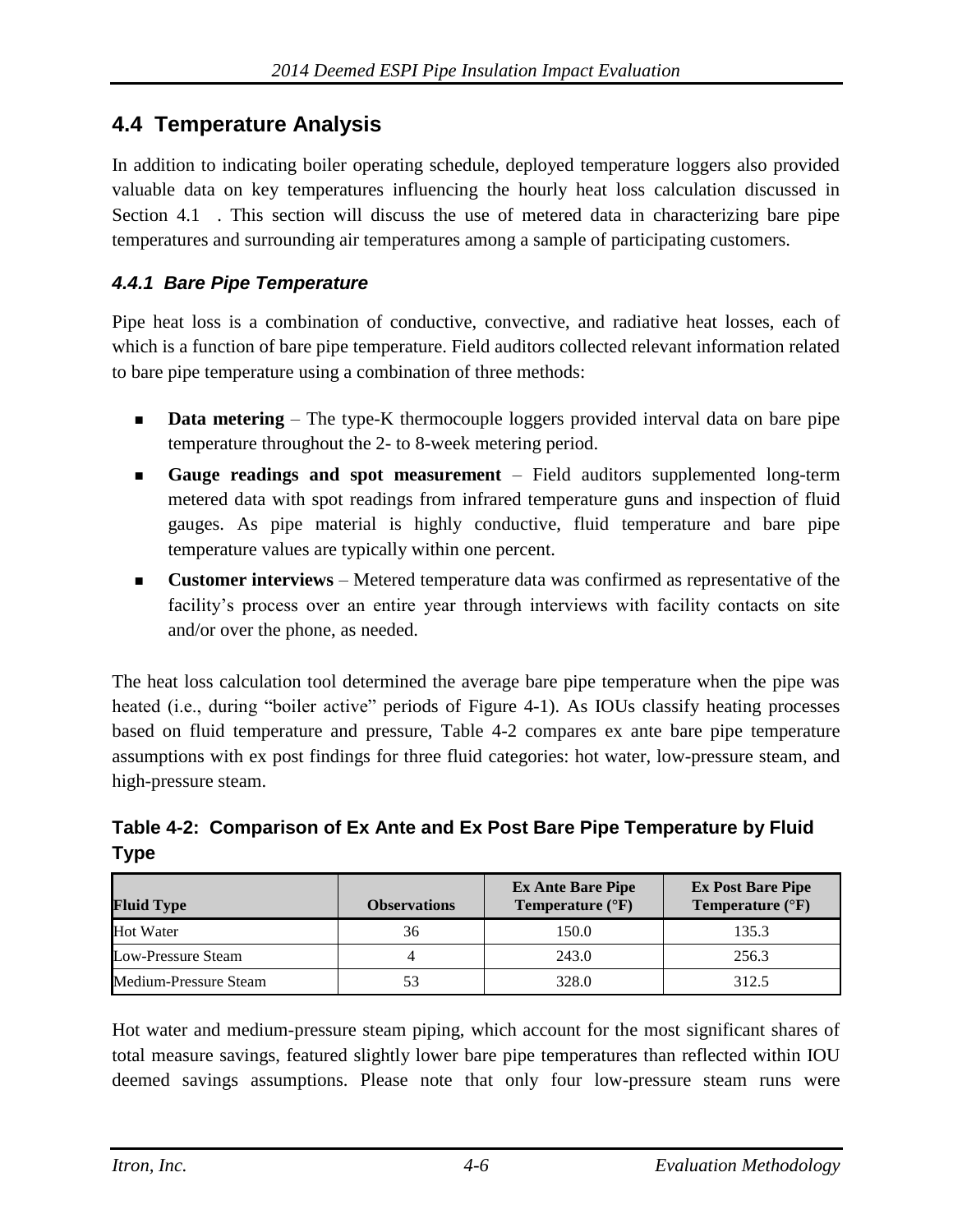encountered in the sample of projects, due to the infrequency of low-pressure steam piping in the participant population.

Evaluators further assessed variation in hot water and medium-pressure steam bare pipe temperature as a function of customer type, as summarized in Table 4-3. Each of the customerfluid permutations resulted in an ex post bare pipe temperature lower than the ex ante assumption.

<span id="page-23-1"></span>**Table 4-3: Comparison of Ex Ante and Ex Post Bare Pipe Temperatures by Fluid and Customer Type**

| <b>Customer Type</b><br><b>Fluid Type</b> | Observations <sup>1</sup> | <b>Ex Ante Bare Pipe</b><br>Temperature $(^{\circ}F)$ | <b>Ex Post Bare Pipe</b><br>Temperature $(^{\circ}F)$ |
|-------------------------------------------|---------------------------|-------------------------------------------------------|-------------------------------------------------------|
| <b>Commercial</b>                         |                           |                                                       |                                                       |
| <b>Hot Water</b>                          | 21                        | 150.0                                                 | 135.5                                                 |
| Medium-Pressure Steam                     | 10                        | 328.0                                                 | 291.6                                                 |
| <b>Industrial</b>                         |                           |                                                       |                                                       |
| <b>Hot Water</b>                          | 15                        | 150.0                                                 | 135.2                                                 |
| Medium-Pressure Steam                     | 43                        | 328.0                                                 | 317.3                                                 |

<sup>1</sup> Excludes low-pressure steam data due to low observation count.

#### <span id="page-23-0"></span>*4.4.2 Surrounding Air Temperature*

Convective and radiative heat loss is also a function of the temperature of the air surrounding the pipe. Field auditors collected relevant information related to surrounding air temperature using a combination of three methods:

- **Data metering** Air temperature loggers were deployed at a representative location near the insulated pipe, providing interval data on surrounding air temperature throughout the 2- to 8-week metering period.
- **Gauge readings and spot measurement** Field auditors supplemented long-term metered data with spot readings from infrared temperature guns.
- **Customer interviews** Air temperature data was confirmed as representative of the facility's process over an entire year through interviews with facility contacts on site and/or over the phone, as needed.

The heat loss calculation tool determined the average bare pipe temperature when the pipe was heated (i.e., during "boiler active" periods of [Figure 4-1\)](#page-20-1). Any seasonal adjustment, such as weather fluctuation for insulated pipe located outdoors, was factored into the extrapolation on a case-by-case basis. As most insulated pipe was assumed to be located indoors, IOUs assumed a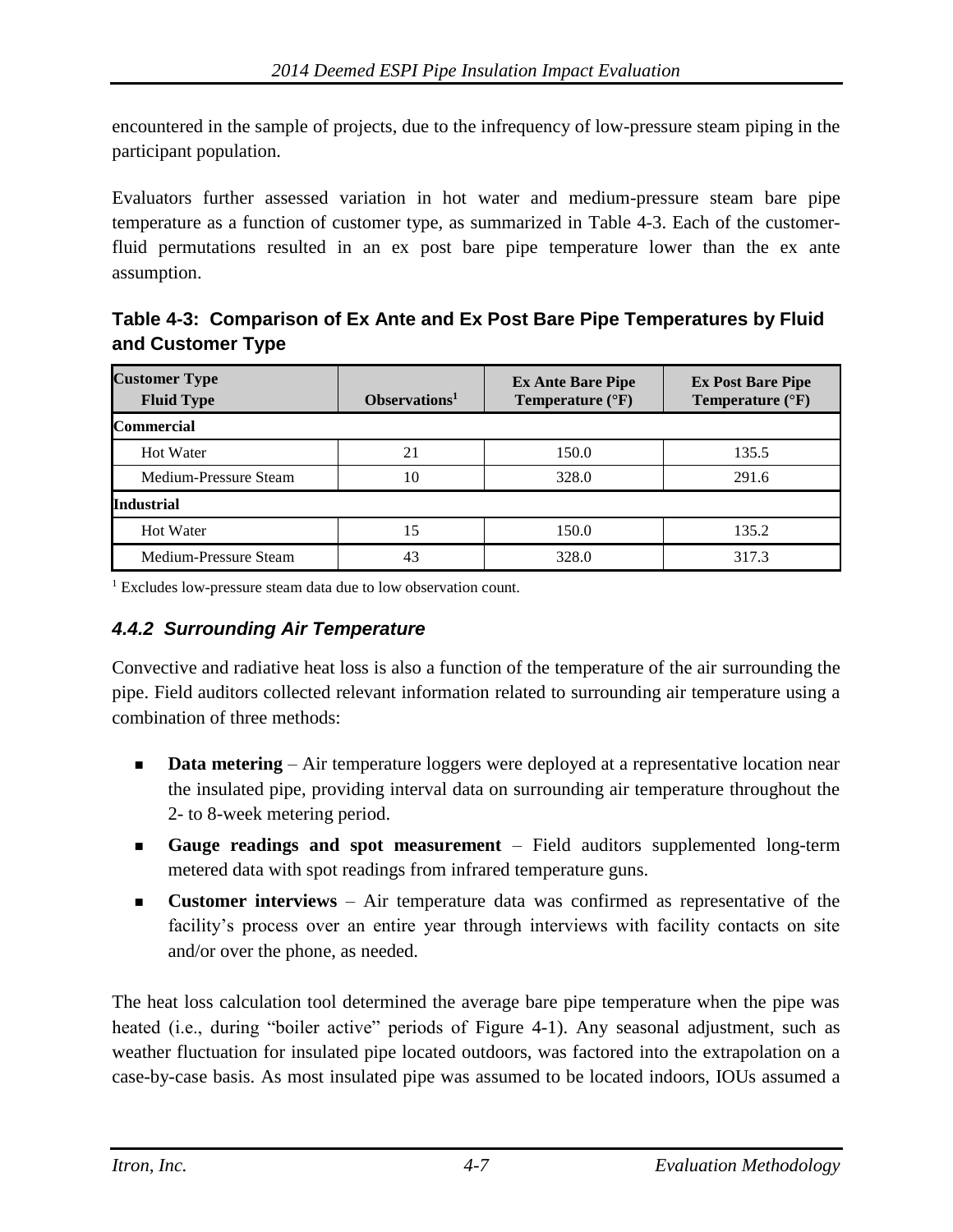surrounding air temperature of 75°F for all customer types and fluid types. [Table 4-4](#page-24-0) presents evaluator findings in surrounding temperature as a function of fluid type.

<span id="page-24-0"></span>**Table 4-4: Comparison of Ex Ante and Ex Post Surrounding Air Temperature by Fluid Type**

| <b>Fluid Type</b>     | <b>Observations</b> | <b>Ex Ante Surrounding Air</b><br>Temperature $(^{\circ}F)$ | <b>Ex Post Surrounding Air</b><br>Temperature $(^{\circ}F)$ |
|-----------------------|---------------------|-------------------------------------------------------------|-------------------------------------------------------------|
| <b>Hot Water</b>      | 36                  | 75.0                                                        | 77.6                                                        |
| Low-Pressure Steam    |                     | 75.0                                                        | 102.3                                                       |
| Medium-Pressure Steam | 53                  | 75.0                                                        | 85.8                                                        |

Evaluators determined surrounding air temperature to be similar to the ex ante assumption for hot water piping, while medium-pressure steam was found to feature a surrounding air temperature 14% higher than the ex ante assumption. The comparatively low number of lowpressure steam observations resulted in a weighted average surrounding temperature significantly higher than hot water and medium-pressure steam values. Field engineers often encountered insulated piping in boiler rooms or industrial spaces not mechanically cooled; each of the surrounding air temperatures for low-pressure steam piping were above 96°F on average.

Evaluators further assessed variation in hot water and medium-pressure steam surrounding air temperatures as a function of customer type, as summarized in Table 4-5. Each of the customerfluid permutations resulted in an ex post surrounding air temperature higher than the ex ante assumption of 75°F.

<span id="page-24-1"></span>**Table 4-5: Comparison of Ex Ante and Ex Post Surrounding Air Temperature by Customer and Fluid Type**

| <b>Customer Type</b><br><b>Fluid Type</b> | Observations <sup>1</sup> | <b>Ex Ante Surrounding Air   Ex Post Surrounding Air</b><br>Temperature $(^{\circ}F)$ | Temperature $({}^{\circ}F)$ |
|-------------------------------------------|---------------------------|---------------------------------------------------------------------------------------|-----------------------------|
| <b>Commercial</b>                         |                           |                                                                                       |                             |
| Hot Water                                 | 21                        | 75.0                                                                                  | 81.3                        |
| Medium-Pressure Steam                     | 10                        | 75.0                                                                                  | 79.2                        |
| <b>Industrial</b>                         |                           |                                                                                       |                             |
| <b>Hot Water</b>                          | 15                        | 75.0                                                                                  | 76.1                        |
| Medium-Pressure Steam                     | 43                        | 75.0                                                                                  | 87.3                        |

1 Excludes low-pressure steam data due to low observation count.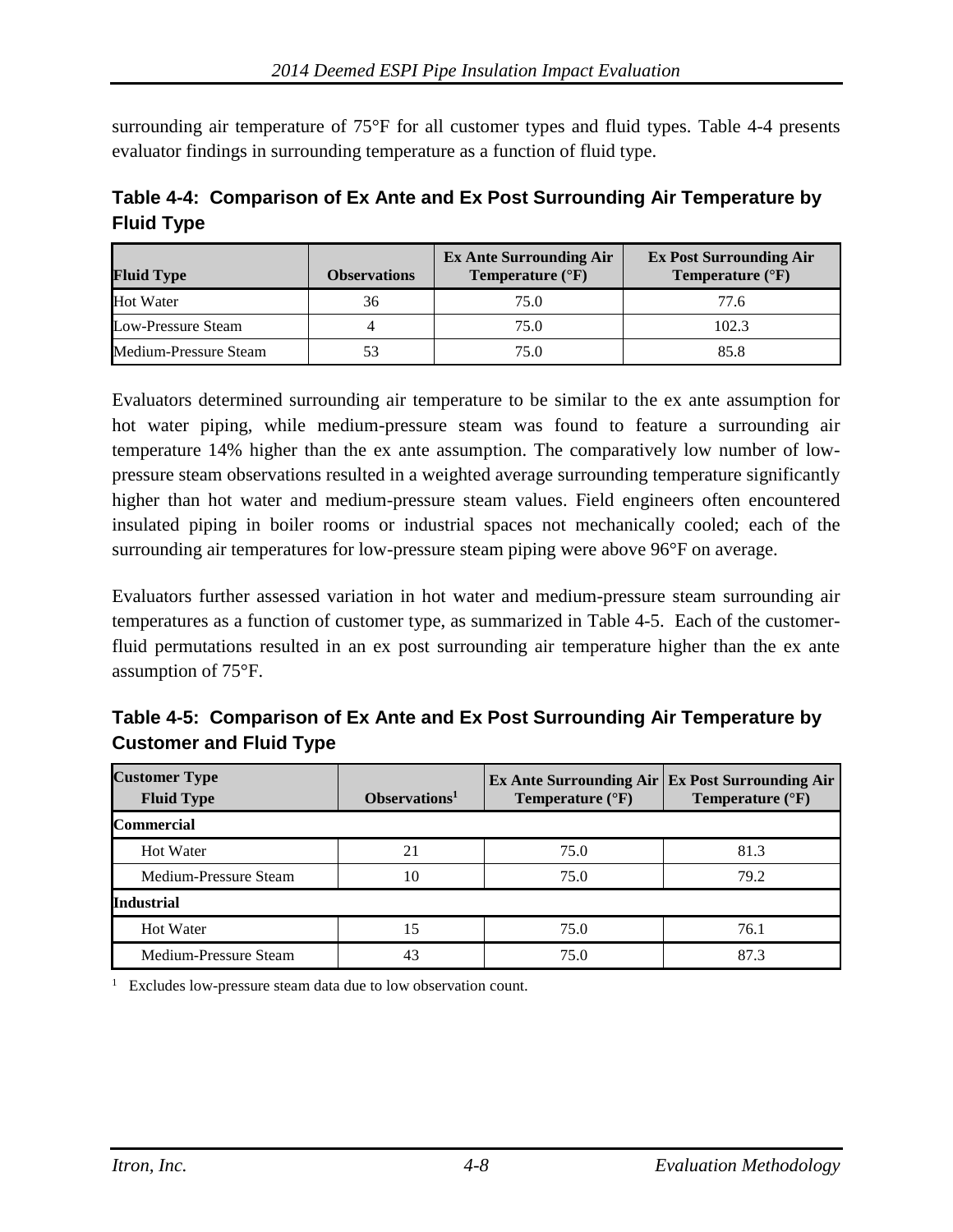## <span id="page-25-0"></span>**4.5 Combustion Efficiency Analysis**

Finally, pipe insulation savings are dependent on the combustion efficiency of the boiler generating the heated fluid. Field auditors collected relevant information related to boiler combustion efficiency using a combination of two methods:

- **Combustion efficiency measurement and skin loss estimate** Field auditors spotmeasured the combustion efficiency of boiler(s) with insulated pipes.
- **Equipment nameplate reference and research** Not all boilers were accessible for a combustion efficiency measurement. In some cases, the field auditors collected nameplate information on the affected boiler(s) and researched manufacturer's combustion efficiency testing data.

IOUs assumed combustion efficiencies based on fluid type. [Table 4-6](#page-25-2) compares ex ante combustion efficiency estimates with ex post values by fluid type.

<span id="page-25-2"></span>**Table 4-6: Comparison of Ex Ante and Ex Post Combustion Efficiencies by Fluid Type**

| <b>Fluid Type</b>     | <b>Observations</b> | <b>Ex Ante Combustion</b><br><b>Efficiency</b> | <b>Ex Post Combustion Efficiency</b> |
|-----------------------|---------------------|------------------------------------------------|--------------------------------------|
| <b>Hot Water</b>      | 36                  | 82.0%                                          | 77.6%                                |
| Low-Pressure Steam    |                     | 83.0%                                          | 82.9%                                |
| Medium-Pressure Steam | 53                  | 83.0%                                          | 83.9%                                |

Low-pressure steam and medium-pressure steam boilers will found to feature combustion efficiencies within 1% of the ex ante assumption, while hot water boilers were determined to be 4% less efficient than the ex ante value, leading to additional pipe insulation measure savings. Please note that only four low-pressure steam runs were encountered in the sample of projects, due to the infrequency of low-pressure steam piping in the participant population.

# <span id="page-25-1"></span>**4.6 Development of Unit Energy Savings Values**

The annual operating hours, bare pipe temperature, surrounding air temperature, and boiler combustion efficiency parameter estimates are then applied to the hourly heat loss equation (as presented in Section 4.1) for all customer type and fluid type combinations. [Table 4-7](#page-26-0) presents the unit energy savings (UES) values as a function of customer type and fluid type. UES values were generated for all sites in the sample, some of which featured both hot water and steam piping, leading to two UES values for a single project; therefore, [Table 4-7](#page-26-0) site count is greater than the overall sample of 31 projects. Due to constraints in sample size, not all customer-fluid combinations were reflected in the evaluation sample; these cells are noted with N.D. (no data).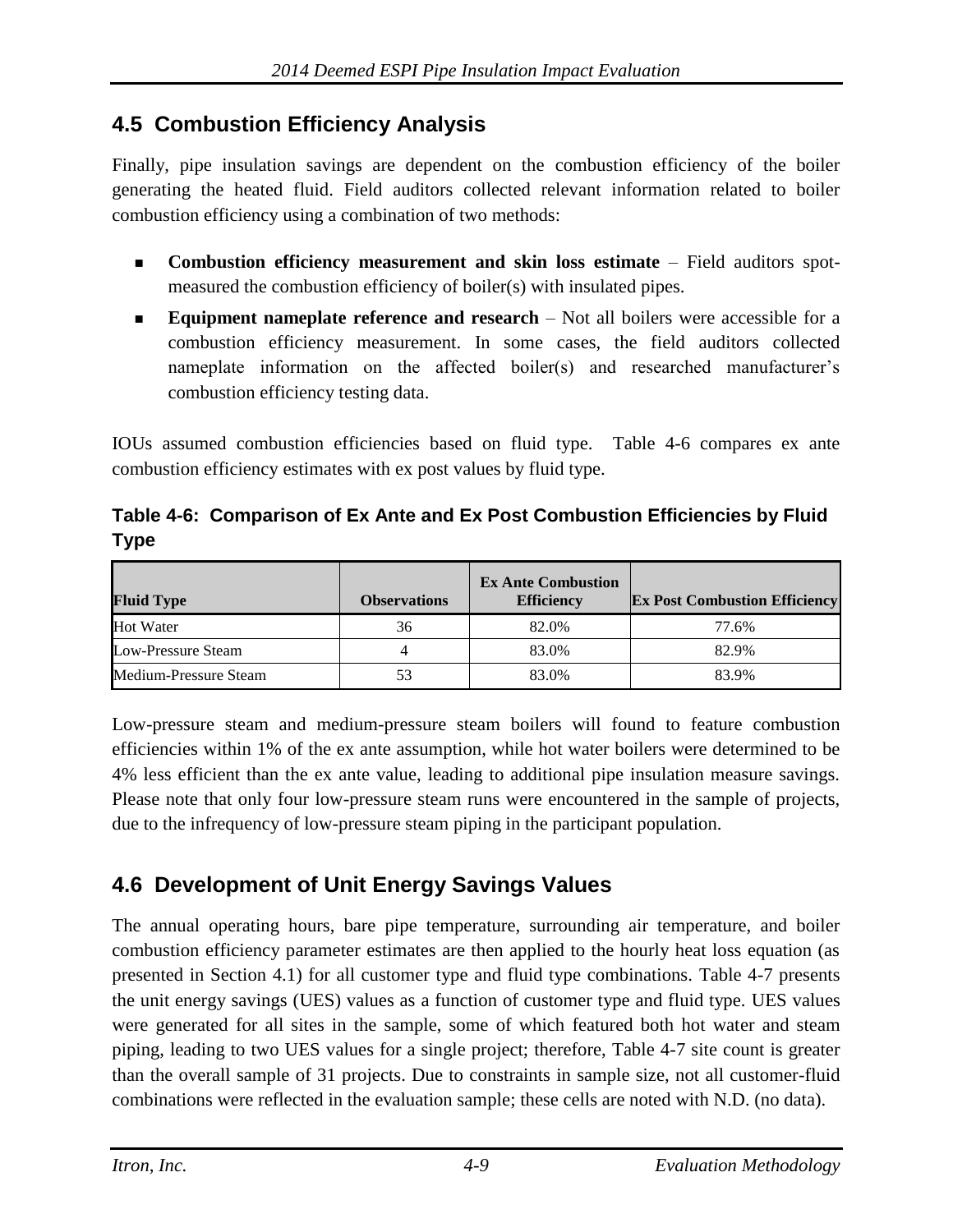| <b>Customer Type Pipe Fluid and Size</b> | Obsv.            | Ave.<br><b>Pipe</b><br>Dia. | <b>Delta</b><br>Temp. | <b>Annual</b><br><b>Operating</b><br><b>Hours</b> | <b>Boiler</b><br><b>Combustion</b> (therms per<br><b>Efficiency</b> | <b>UES</b><br>foot) |
|------------------------------------------|------------------|-----------------------------|-----------------------|---------------------------------------------------|---------------------------------------------------------------------|---------------------|
| <b>Small Commercial</b>                  |                  |                             |                       |                                                   |                                                                     |                     |
| Hot Water $(\leq l$ " Pipe)              | $\boldsymbol{0}$ | N.D.                        | N.D.                  | N.D.                                              | N.D.                                                                | N.D.                |
| Hot Water $(>1$ " Pipe)                  | $\boldsymbol{0}$ | N.D.                        | N.D.                  | N.D.                                              | N.D.                                                                | N.D.                |
| Low-Pressure Steam $(\leq 1$ " Pipe)     | $\overline{0}$   | N.D.                        | N.D.                  | N.D.                                              | N.D.                                                                | N.D.                |
| Low-Pressure Steam (>1" Pipe)            | $\theta$         | N.D.                        | N.D.                  | N.D.                                              | N.D.                                                                | N.D.                |
| Medium-Pressure Steam $(\leq 1$ " Pipe)  | $\mathbf{0}$     | N.D.                        | N.D.                  | N.D.                                              | N.D.                                                                | N.D.                |
| Medium-Pressure Steam (>1" Pipe)         | $\boldsymbol{0}$ | N.D.                        | N.D.                  | N.D.                                              | N.D.                                                                | N.D.                |
| <b>Large Commercial</b>                  |                  |                             |                       |                                                   |                                                                     |                     |
| Hot Water $(\leq l$ " Pipe)              | 6                | 0.7"                        | 57.3                  | 6,457                                             | 75.6%                                                               | 2.1                 |
| Hot Water $(>1"$ Pipe)                   | 15               | 3.3"                        | 50.8                  | 5,752                                             | 86.7%                                                               | 5.5                 |
| Low-Pressure Steam $(\leq 1$ " Pipe)     | $\boldsymbol{0}$ | N.D                         | N.D.                  | N.D.                                              | N.D.                                                                | N.D.                |
| Low-Pressure Steam (>1" Pipe)            | $\overline{2}$   | 2.8"                        | 244.7                 | 8,760                                             | 80.0%                                                               | 60.6                |
| Medium-Pressure Steam (<1" Pipe)         | $\mathbf{1}$     | 1.0"                        | 200.6                 | 8,760                                             | 80.0%                                                               | 19.7                |
| Medium-Pressure Steam (>1" Pipe)         | 9                | 1.9"                        | 213.3                 | 3,167                                             | 84.3%                                                               | 11.9                |
| <b>Industrial</b>                        |                  |                             |                       |                                                   |                                                                     |                     |
| Hot Water $(\leq l$ " Pipe)              | 5                | 0.7"                        | 70.2                  | 4,387                                             | 76.4%                                                               | 1.8                 |
| Hot Water $(>1"$ Pipe)                   | 10               | 2.3"                        | 75.7                  | 7,560                                             | 76.2%                                                               | 8.9                 |
| Low-Pressure Steam $(\leq 1$ " Pipe)     | $\boldsymbol{0}$ | N.D.                        | N.D.                  | N.D.                                              | N.D.                                                                | N.D.                |
| Low-Pressure Steam $(>1"$ Pipe)          | $\overline{2}$   | 3.7"                        | 143.5                 | 6,213                                             | 83.3%                                                               | 26.8                |
| Medium-Pressure Steam $(\leq 1$ " Pipe)  | 8                | 0.8"                        | 222.4                 | 6,322                                             | 83.4%                                                               | 12.9                |
| Medium-Pressure Steam (>1" Pipe)         | 35               | 2.7"                        | 231.2                 | 6,130                                             | 84.0%                                                               | 36.3                |

<span id="page-26-0"></span>**Table 4-7: Ex Post UES Values by Customer and Fluid Type** 

\* The sample draw of 31 projects featured no small commercial customers, due to their relatively low contribution to overall measure savings.

Some observations from the UES data:

**Medium-pressure steam UES values vary by fluid type and customer type, from those** higher than used by the  $IOUs<sup>14</sup>$  (large commercial customers with less than 1" diameter pipe, due to higher operating hours and lower boiler combustion efficiency; industrial customers with greater than 1" pipe, due to higher delta-temperature), to those lower (industrial customers with less than 1" pipe, due to lower annual operating hours). Please note the low observation count for large commercial customers with less than 1" diameter medium-pressure steam piping.

 $\overline{a}$ 14 Per PGE workpaper PGECOHVC104 Revision #5, dated June 1, 2012.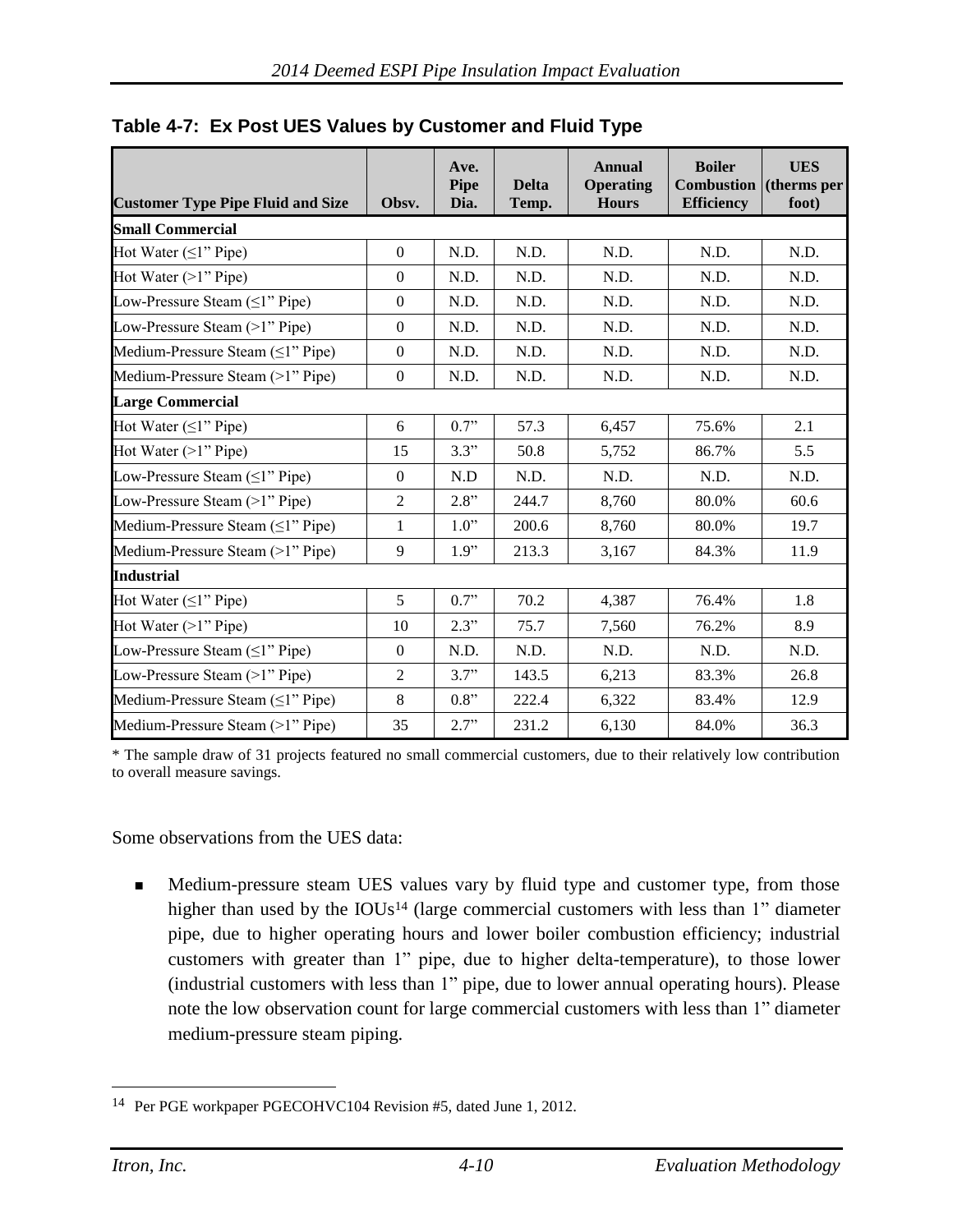- The UES for large commercial hot water piping with greater than 1" diameter is higher than the IOU-assumed value, due to higher operating hours and lower boiler combustion efficiency. However, UES for industrial hot water piping (both size tiers) are lower than the IOU-assumed values, due primarily to lower annual operating hours.
- Low-pressure steam piping features UES values higher than those used by the IOUs due to higher annual operating hours (for large commercial customers), higher average pipe diameter, and higher delta-temperature. Please note the low observation count for lowpressure steam piping, as mentioned previously in this report.

# <span id="page-27-0"></span>**4.7 Net-to-Gross Analysis**

For program years 2013 and 2014, the approach for estimating NTGRs was based on the same approach utilized for the 2010-12 Nonresidential Downstream Lighting Impact Evaluation<sup>15</sup>, which relied solely on participant phone survey data. The NTGR methodology utilized for the 2010-12 Nonresidential Downstream Lighting Impact Evaluation was based on the large nonresidential free ridership approach developed by the NTGR Working Group and documented in Appendix C of that report, *Methodological Framework for Using the Self-Report Approach to Estimating Net-to-Gross Ratios for Non-residential Customers*. The NTGR is calculated as the average of three program attribution indices (PAI) known as PAI-1, PAI-2, and PAI-3. Each of these scores represents the highest response or the average of several responses given to one or more questions about the decision to install a program measure. The participant phone survey was the basis for the inputs to each score.

- **Program Attribution Index 1 (PAI–1)** is a score that reflects the influence of the most important of various program-related elements in the customer's decision to select a given program measure. The PAI-1 score is calculated as the highest program influence factor divided by the sum of the highest program influence factor and the highest nonprogram influence factor. Some example non-program factors are: previous experience with the measure, recommendation from an engineer, standard practice, corporate policy, compliance with rules or regulations, organizational maintenance or equipment replacement policies and "other – specify." Payback is treated as a program influence factor if the rebate/incentives played a major role in meeting payback criteria, but is treated as a non-program influence factor if it did not play a major role in meeting payback criteria.
- **Program Attribution Index 2 (PAI–2)** is a score that captures the perceived importance of program factors (including rebate/incentives, recommendation, and training) relative to non-program factors in the decision to implement the specific measure that was eventually adopted or installed. This score is determined by asking respondents to assign

<sup>15</sup> http://www.energydataweb.com/cpuc/deliverableView.aspx?did=1155&uid=0&tid=0&cid=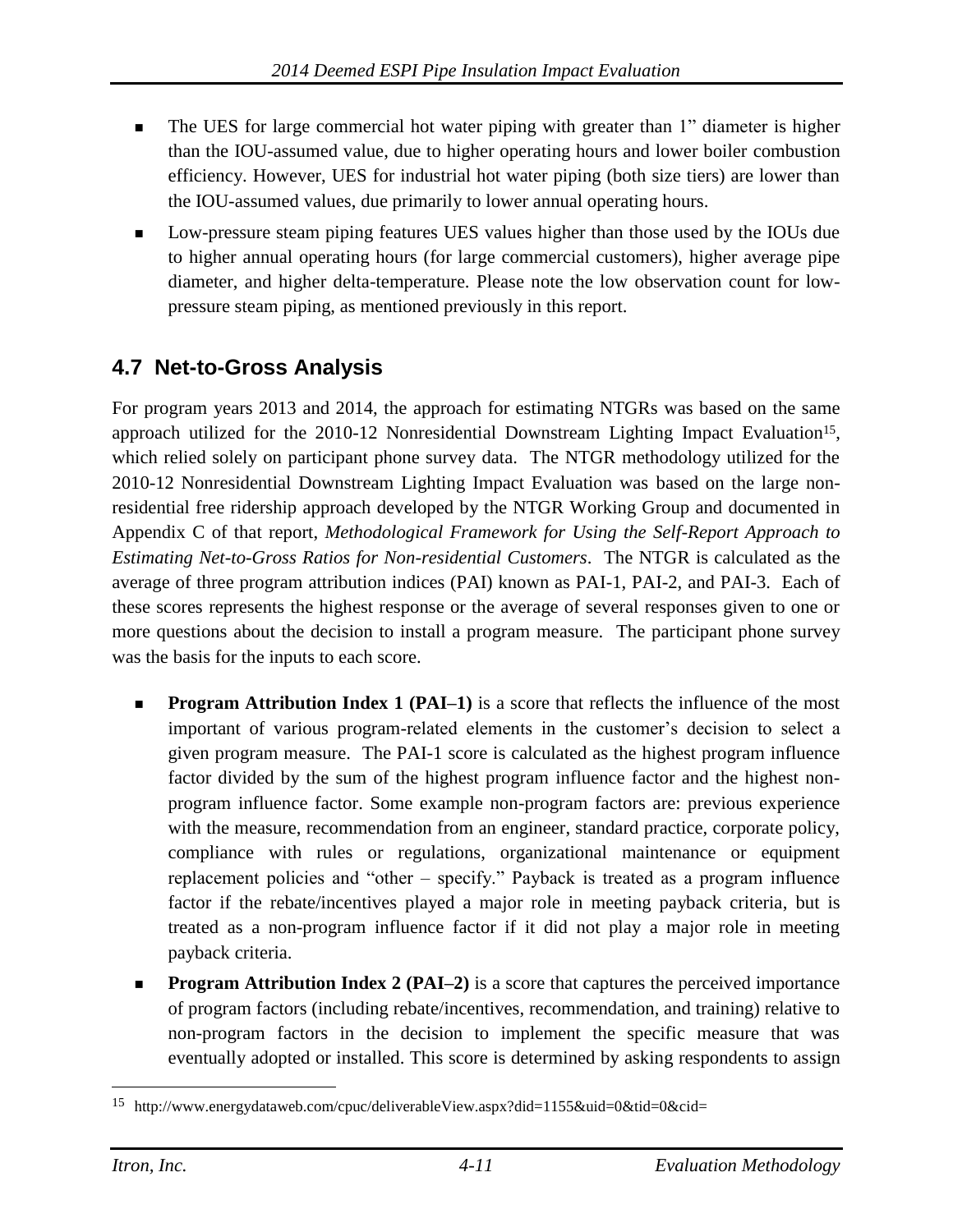importance values to the program and most important non-program influences so that the two total 10. The program influence score is adjusted (i.e., divided by 2) if respondents had made the decision to install the measure before learning about the program. The final score is divided by 10 to be put into decimal form, thus making it consistent with PAI-1.

**Program attribution index 3 (PAI–3)** is a score that captures the likelihood of various actions the customer might have taken at the given time and in the future if the program had not been available (the counterfactual). This score is calculated as 10 minus the likelihood that the respondent would have installed the same measure in the absence of the program. The final score is divided by 10 to put into decimal form, thus making it consistent with PAI-1 and PAI-2.

The NTGR was estimated as an average of these three scores. If one of the scores was not available (generally due to respondents giving a "don't know" or "refusal" response), then the NTGR was estimated as the average of the two available score. If two or more scores were missing, results were discarded from the calculation.

[Table 4-8](#page-28-0) presents the ex ante and ex post NTGR values weighted by ex ante therm savings. Recall that only hot applications were evaluated for pipe insulation, so only therm based NTGRs were developed. Overall, at the statewide level, the ex post NTGR is approximately 80% of the ex ante value. The weighted average program attribution scores for the population were 0.49 for PAI-1, 0.52 for PAI-2 and 0.47 for PAI-3. All scores were within 5% of the overall NTGR.

<span id="page-28-0"></span>**Table 4-8: Ex Ante and Ex Post NTGRs by Measure, Weighted by Ex Post Therms**

| <b>Measure</b>  | n  | Weight | <b>Ex Ante NTGR</b> | <b>Ex Post NTGR</b> | <b>Relative</b><br><b>Precision</b> |
|-----------------|----|--------|---------------------|---------------------|-------------------------------------|
| Pipe Insulation | 49 | Therms | 0.61                | 0.49                | 10%                                 |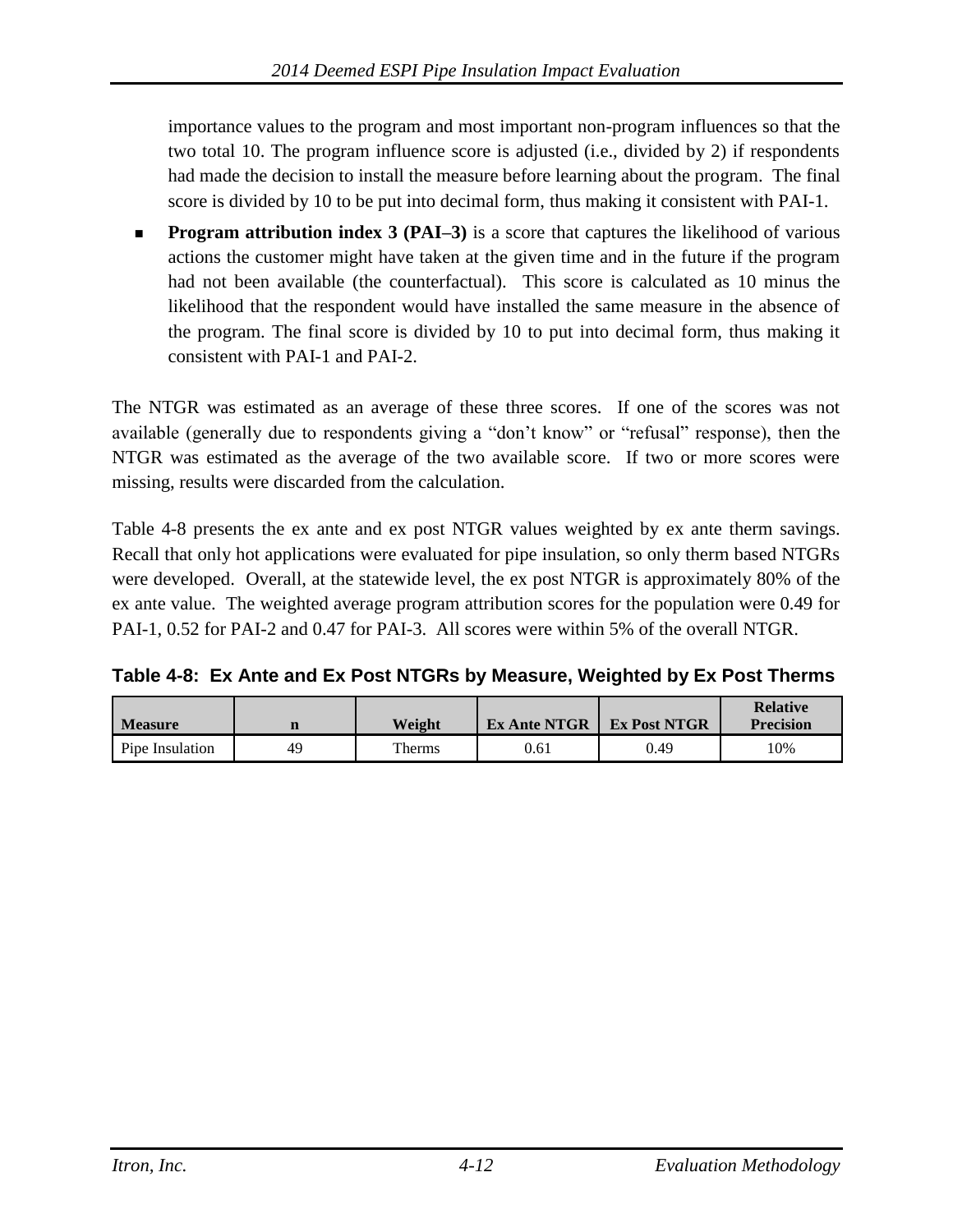# <span id="page-29-0"></span>**Evaluation Results**

This section presents the gross and net realization rates for first year and lifecycle therm savings, as well as aggregate ex post population-level savings for first year and lifecycle therms.

### <span id="page-29-1"></span>**5.1 Gross First Year Realization Rates**

Once all the UES values have been created, as discussed in Section 4, these values can be applied to the population of participants. Gross realization rates (GRRs) are then estimated for therm savings by looking at the ratio of the aggregate evaluated gross savings to the aggregate ex- ante gross savings. Specifically, the GRR for customer-fluid type segment j is estimated as:

$$
Gross\_Realization\_Rate_j = \frac{\sum_{i=1}^{n} Gross\_Ex\_Post\_Import_{i,j}}{\sum_{i=1}^{n} Gross\_Ex\_Ante\_Import_{i,j}}
$$

Where,

Gross\_Ex\_Post\_Impact<sub>i,j</sub> is the site-specific gross ex post impact estimate for customer i, in the population, who is in customer-fluid type segment j.

Gross\_Ex\_Ante\_Impacti,j is the site-specific gross ex ante impact estimate for customer i, in the population, who is in customer-fluid type segment j.

[Table 5-1](#page-30-0) presents the therm first year gross realization rates, by customer and fluid type. Also shown are the aggregate ex post and ex ante savings values for the sample by segment that were used to develop the realization rates.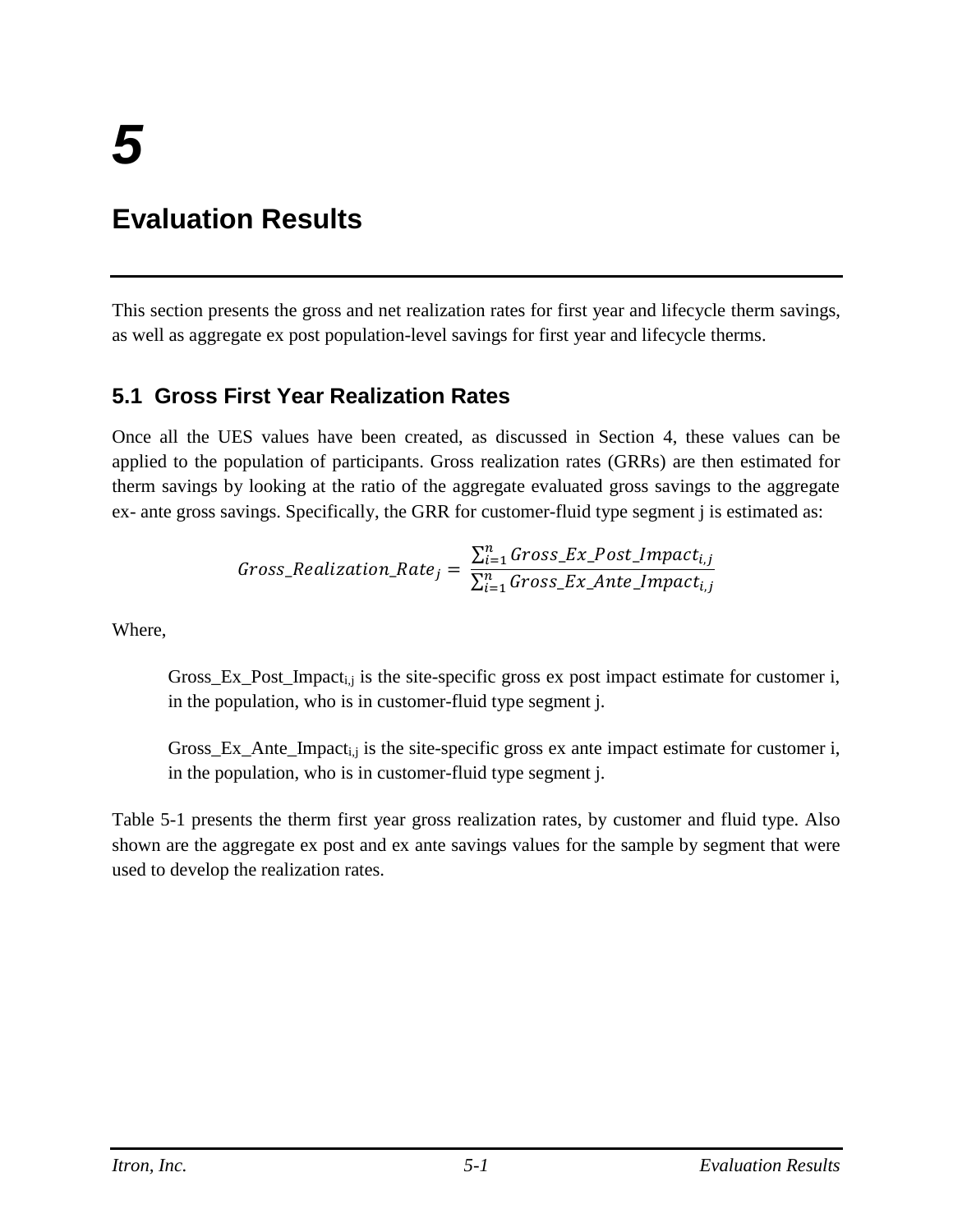|                                     | <b>First Year Gross Therms Savings</b> |                                                          |                                                          |            |                                     |  |  |
|-------------------------------------|----------------------------------------|----------------------------------------------------------|----------------------------------------------------------|------------|-------------------------------------|--|--|
| <b>Customer Type - Fluid Type</b>   | <b>Sample</b><br><b>Size</b>           | <b>Ex Ante</b><br><b>Savings</b><br><b>Onsite Sample</b> | <b>Ex Post</b><br><b>Savings</b><br><b>Onsite Sample</b> | <b>GRR</b> | <b>Relative</b><br><b>Precision</b> |  |  |
| Agricultural/Industrial - Steam     | 39                                     | 561,681                                                  | 442.033                                                  | 79%        | 8%                                  |  |  |
| Agricultural/Industrial - Hot Water | 13                                     | 115.712                                                  | 71.752                                                   | 62%        | 40%                                 |  |  |
| Large Commercial - Steam            | 14                                     | 43.719                                                   | 54,333                                                   | 124%       | 45%                                 |  |  |
| Large Commercial - Hot Water        | 18                                     | 24,604                                                   | 16,667                                                   | 68%        | 30%                                 |  |  |

#### <span id="page-30-0"></span>**Table 5-1: First Year Gross Therm Realization Rates by Customer and Fluid Type**

As discussed throughout Section 4, the ex post impacts and ex ante claims are products of several unique parameters that are generated in the impact algorithm. The underlying ex ante assumptions regarding each parameter vary by measure as do the ex post impacts. Below is a brief discussion of some of those underlying differences and how they affected the overall realization rates.

For **agricultural or industrial** facilities, several factors led to lower ex post first-year therm savings as compared with ex ante:

- Lower-than-anticipated annual operating hours—15% lower than assumed within IOU deemed savings, per [Table 4-1—](#page-21-0)primarily reduced the ex post annual therm savings.
- [Table 4-2](#page-22-2) indicated that field auditors determined a weighted average medium-pressure steam bare pipe temperature of 313°F as compared with the IOU assumption of 328°F. [Table 4-4](#page-24-0) indicated an evaluated surrounding air temperature of 86°F as compared with the IOU assumption of 75°F. This difference in bare pipe and surrounding air temperatures further reduced the ex post savings for medium-pressure steam piping, due to the high prevalence of medium-steam pipe runs at industrial facilities.
- As noted earlier in Section 2.3, if the insulated pipe is proximate to work areas, an OSHA minimum compliance baseline is appropriate; field auditors determined that 11% of evaluated insulated pipe at industrial facilities required an OSHA baseline, thereby reducing ex post savings by 5%.
- Counteracting the three reductions in ex post savings listed above, the field auditors determined that insulated pipe at industrial facilities was larger in diameter than assumed within IOU deemed savings calculations. Evaluators found that industrial hot water piping was 35% higher-diameter than the IOU assumption of 1.7", and industrial medium-steam piping 59% higher-diameter. Higher diameter pipe leads to higher baseline heat loss rates, leading to higher therm savings for insulated pipe.

For **commercial** facilities, steam piping savings were 24% higher than reported by IOUs, while hot water piping was 32% lower. The following factors led to these savings differences: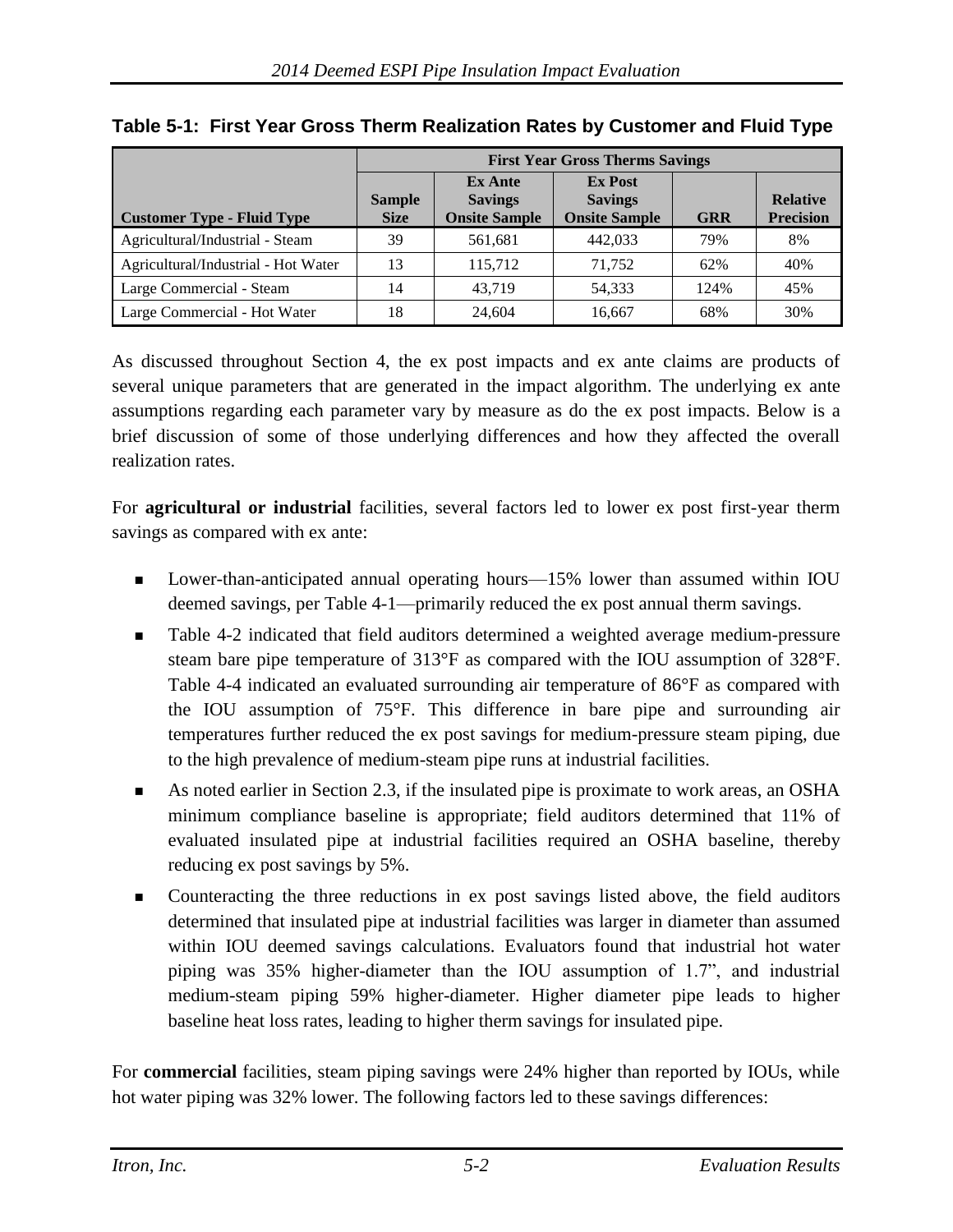- Nearly a third of the commercial pipe runs encountered in the sample of 31 projects was medium-pressure steam piping. The lower-than-anticipated bare pipe temperature and higher-than-anticipated surrounding air temperature for medium-pressure steam piping led to lower ex post therm savings.
- Similarly as with industrial facilities, 5% of insulated steam piping at large commercial facilities was determined to require a baseline reflecting OSHA minimum compliance.
- However, [Table 4-1](#page-21-0) indicates that evaluators determined 27% higher annual operating hours at commercial facilities as compared with the IOU assumption. Additionally, insulated pipe at commercial facilities was generally of higher diameter than assumed by the IOU; each of these factors serve to counteract the savings reductions noted above.
- Hot water boilers at commercial facilities were found to operate at 78% combustion efficiency, 4% lower than the ex ante assumption. This difference in combustion efficiency resulted in higher ex post savings for hot water piping at commercial facilities.

[Table 5-2](#page-31-0) presents the first year gross realization rates along with the corresponding ex ante and ex post first year therms savings for hot application pipe insulation measure by PA and statewide. The corresponding relative precision at the statewide level is also included. The relative precision is not shown at the PA level given the fact that evaluation was not conducted at that level, but rather at the overall facility type and pipe fluid type level.

|                  | <b>First Year Gross Therms Savings</b> |                                  |            |                                     |  |
|------------------|----------------------------------------|----------------------------------|------------|-------------------------------------|--|
| PA               | <b>Ex Ante</b><br><b>Savings</b>       | <b>Ex Post</b><br><b>Savings</b> | <b>GRR</b> | <b>Relative</b><br><b>Precision</b> |  |
| PG&E             | 370,701                                | 341,227                          | 92%        |                                     |  |
| <b>SCG</b>       | 905,293                                | 709,301                          | 78%        |                                     |  |
| SDG&E            | 6,903                                  | 4,676                            | 68%        |                                     |  |
| <b>Statewide</b> | 1,282,898                              | 1,055,204                        | 82%        | 13%                                 |  |

<span id="page-31-0"></span>**Table 5-2: 2014 Aggregate First Year Ex Post Gross Therm Savings by PA**

The objective of this study was to develop GRRs that could be used to estimate IOU level therms savings across all nonresidential hot application pipe insulation measures. The differences in GRR at the IOU level are predicated on differences in the distribution of facility types and pipe fluid types as well as differences in the unique parameters that comprise the overall impact of each measure. The first year GRRs range from 92% in PGE to 68% in SDG&E. The statewide GRR was estimated at 82% at a 13% relative precision.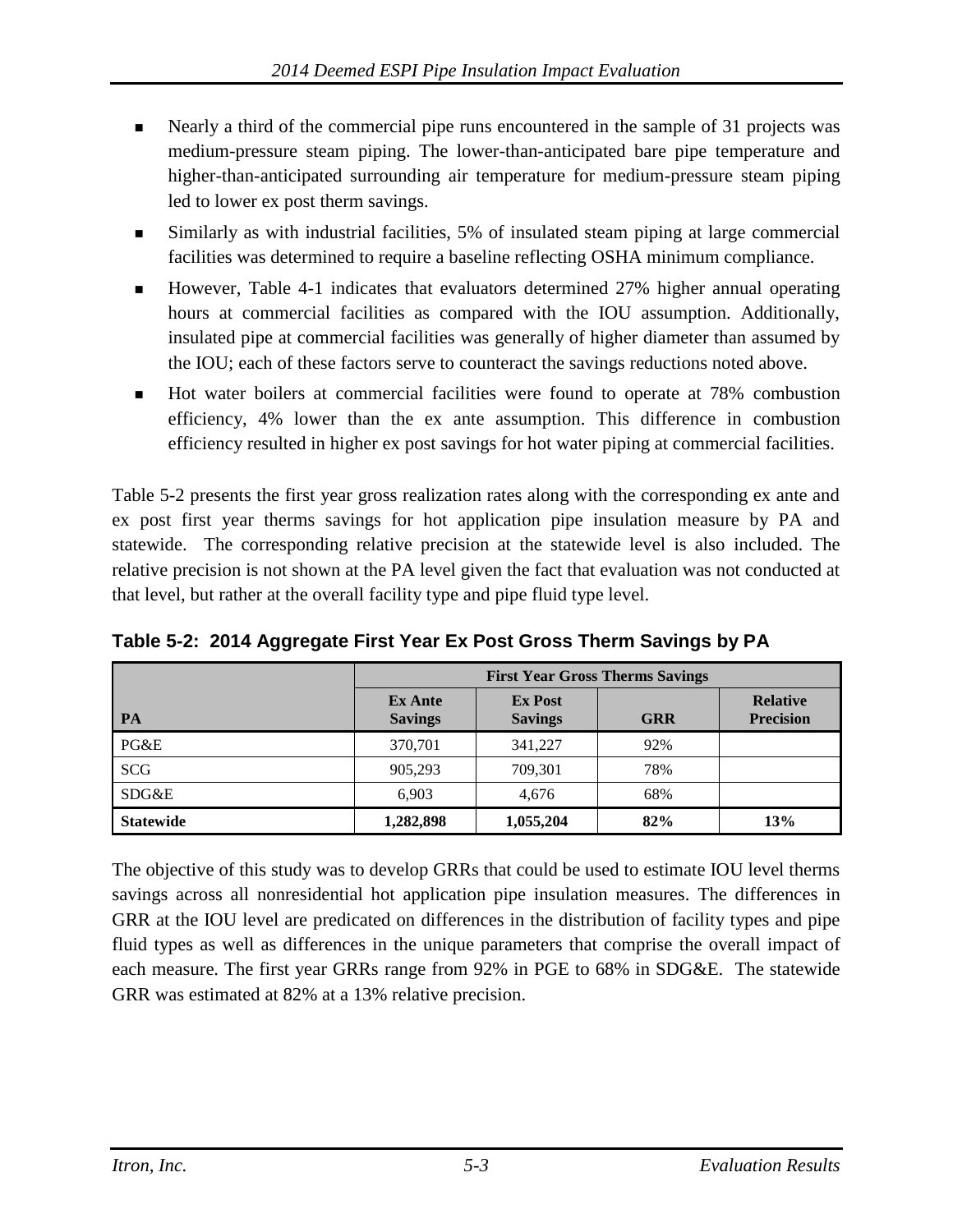## <span id="page-32-0"></span>**5.2 Lifecycle Gross Realization Rates**

[Table 5-3](#page-32-2) presents the lifecycle GRRs along with the corresponding ex ante and ex post first year therms savings for hot application pipe insulation measure by PA and statewide. The corresponding relative precision at the statewide level is also included. Again, the relative precision is not shown at the PA level given the fact that evaluation was not conducted at that level, but rather at the overall facility type and pipe fluid type level. Lifecycle savings values are equal to the first year savings multiplied by the EUL. Because this study did not evaluate the EULs, the ex ante EUL was used. Therefore, first year and lifecycle realization rates are very similar.

<span id="page-32-2"></span>**Table 5-3: 2014 Aggregate Lifecycle Ex Post Gross Therm Savings by PA**

|                  | <b>LifeCycle Gross Therms Savings</b> |                                  |            |                                     |  |
|------------------|---------------------------------------|----------------------------------|------------|-------------------------------------|--|
| PA               | <b>Ex Ante</b><br><b>Savings</b>      | <b>Ex Post</b><br><b>Savings</b> | <b>GRR</b> | <b>Relative</b><br><b>Precision</b> |  |
| PG&E             | 4,198,936                             | 3,892,468                        | 93%        |                                     |  |
| <b>SCG</b>       | 9,958,220                             | 7,802,311                        | 78%        |                                     |  |
| SDG&E            | 75.937                                | 51.441                           | 68%        |                                     |  |
| <b>Statewide</b> | 14,233,093                            | 11,746,220                       | 83%        | 13%                                 |  |

## <span id="page-32-1"></span>**5.3 Net First Year Realization Rates**

Net savings are estimated in a manner similar to the gross savings. UES values are multiplied by the corresponding NTGRs to get net savings values. Net realization rates (NRRs) are then estimated for therm savings by looking at the ratio of the aggregate evaluated gross savings to the aggregate ex ante gross savings. Specifically, the NRR for PA-Measure segment j is estimated as:

Net\_Realization\_Rate<sub>j</sub> = 
$$
\frac{\sum_{i=1}^{n} Net\_Ex\_Post\_Import_{i,j}}{\sum_{i=1}^{n} Net\_Ex\_Ante\_Import_{i,j}}
$$

Where,

Net\_Ex\_Post\_Impact<sub>i,j</sub> is the site-specific net ex post impact estimate for customer i, in the population, who is in PA-Measure segment j.

Net\_Ex\_Ante\_Impact<sub>i,j</sub> is the site-specific net ex ante impact estimate for customer i, in the population, who is in PA-Measure segment j.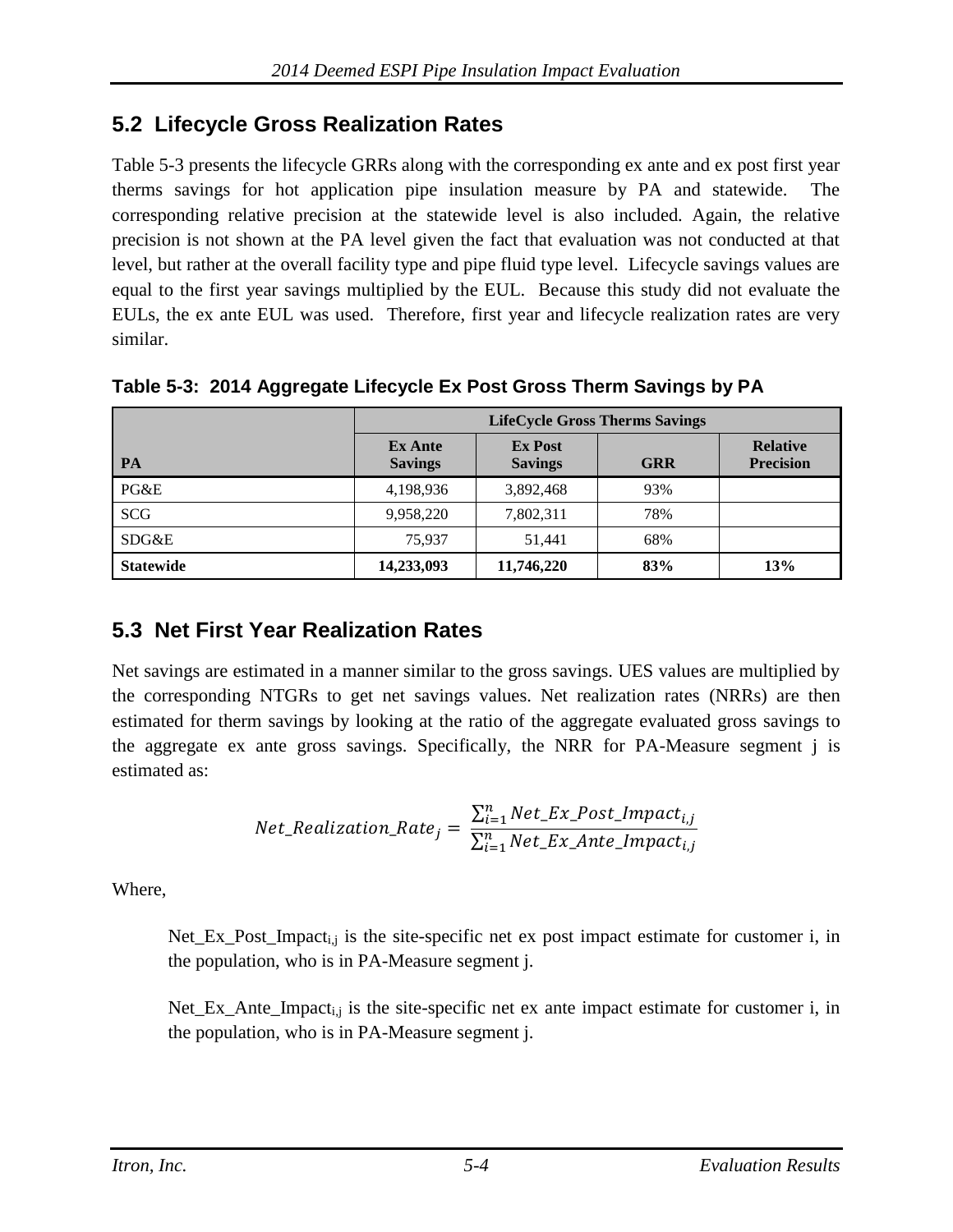[Table 5-4](#page-33-1) presents the therm first year net realization rates, by PA and measure, along with statewide totals. Also shown are the aggregate ex post and ex ante savings values by segment that were used to develop the realization rates.

|                  | <b>First Year Net Therms Savings</b> |                                  |            |                                     |  |  |
|------------------|--------------------------------------|----------------------------------|------------|-------------------------------------|--|--|
| PA               | <b>Ex Ante</b><br><b>Savings</b>     | <b>Ex Post</b><br><b>Savings</b> | <b>NRR</b> | <b>Relative</b><br><b>Precision</b> |  |  |
| PG&E             | 247.569                              | 167,377                          | 68%        |                                     |  |  |
| <b>SCG</b>       | 543,176                              | 347,923                          | 64%        |                                     |  |  |
| SDG&E            | 4,142                                | 2.294                            | 55%        |                                     |  |  |
| <b>Statewide</b> | 794,886                              | 517,593                          | 65%        | 17%                                 |  |  |

<span id="page-33-1"></span>**Table 5-4: 2014 Aggregate First Year Ex Post Net Therm Savings by PA**

The NRRs differ for the same reasons discussed above for GRRs; however, they are also influenced by differences between ex post and ex ante NTGRs. For the most part, the ex post NTGRs are less than ex ante NTGRs (about 80% of ex ante), which explains why NRRs are lower than GRRs (about 80% of the GRRs).

### <span id="page-33-0"></span>**5.4 Lifecycle Net Realization Rates**

Lifecycle NRRs are estimated in a similar way as lifecycle GRRs by looking at the ratio of the evaluated ex post net lifecycle savings to the ex ante net lifecycle savings. The approach is identical to that for the lifecycle GRRs, but using net savings instead of gross. As with the first year values, the lifecycle NRRs in [Table 5-4](#page-33-1) are very similar to the first-year NRRs in [Table 5-5.](#page-33-2)

**PA LifeCycle Net Therms Savings Ex Ante Savings Ex Post Savings NRR Relative Precision** PG&E 2,795,989 1,909,313 68%  $SCG$  5,974,932 3,827,149 64% SDG&E 15,562 25,232 55% **Statewide 8,816,483 5,761,695 65% 17%**

<span id="page-33-2"></span>**Table 5-5: 2014 Aggregate Lifecycle Ex Post Net Therm Savings by PA**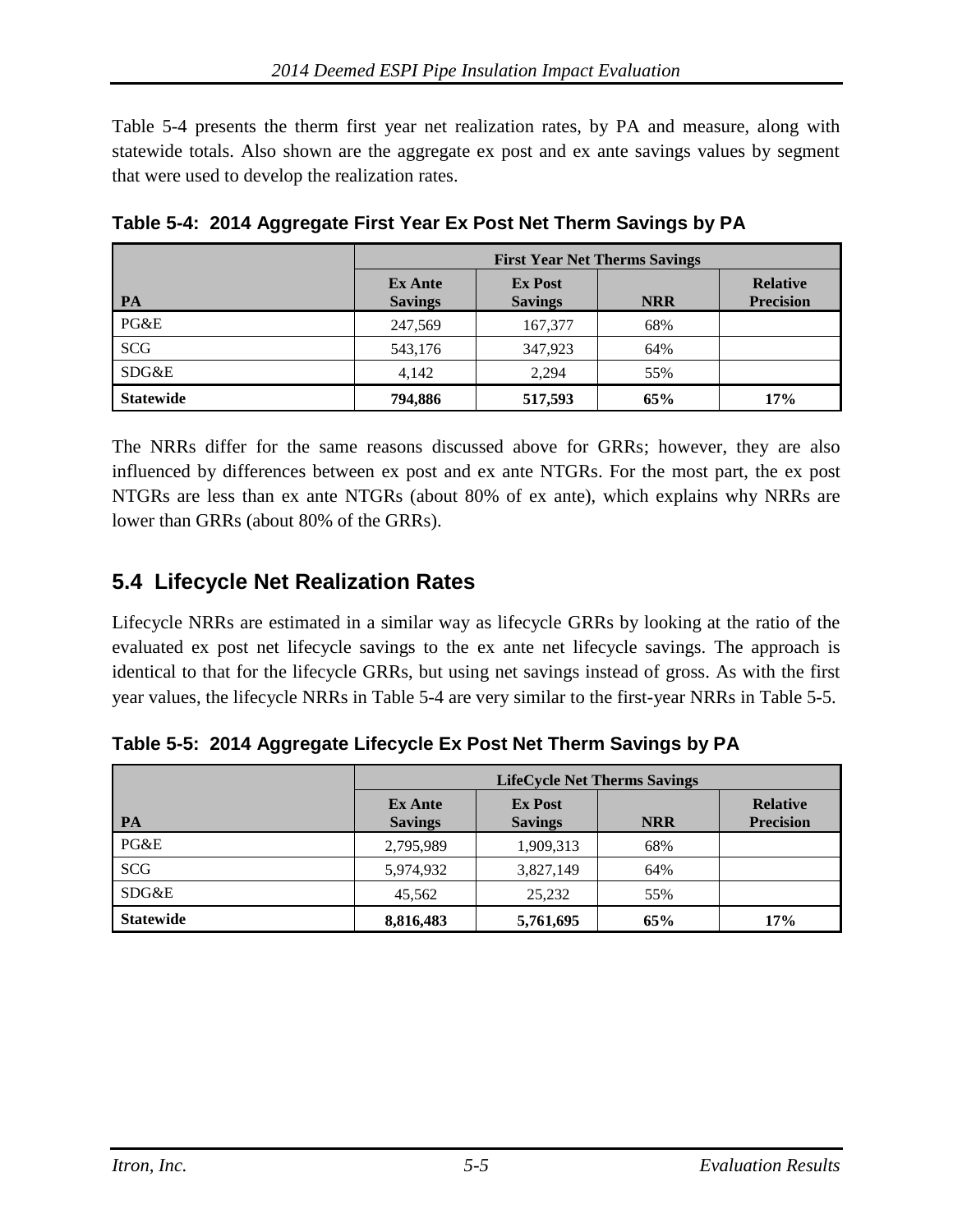# <span id="page-34-0"></span>**Key Findings and Conclusions**

This section presents findings and conclusions of this research study.

**Conclusion 1 [Section 4.2]: All rebated insulation was determined to be 100% installed as tracked.** Field auditors determined that all incented insulation was installed and operable via visual inspection, spot measurement, and review of project invoices. However, field auditors also determined that 9% of the rebated insulated piping required minimally-compliant baseline insulation. 16

**Conclusion 2 [Section 4.3]: Affected boilers at participating large commercial facilities operate 27% more than assumed within IOU deemed savings values, while affected boilers at participating industrial facilities operate 15% less.** Boilers at large commercial facilities were assumed to operate 4,380 hours per year, but evaluators determined that they operate 5,560 hours per year. Boilers at industrial facilities were assumed to operate 7,752 hours per year, but evaluators determined that they operate 6,560 hours per year.

**Conclusion 3 [Section 4.4.1]: Ex post bare pipe temperatures were lower than ex ante assumptions for all customer type-fluid type permutations.** The hot water bare pipe temperature was found to be 136°F and 135°F at commercial and industrial facilities, respectively. The medium-pressure steam bare pipe temperature was found to be 292°F and 317°F at commercial and industrial facilities, respectively.

**Conclusion 4 [Section 4.4.2]: Surrounding air temperatures exceeded the IOU assumption for all fluid type and customer sector segments.** Evaluators determined that insulated hot water piping features an average surrounding air temperature of 81°F and 76°F at commercial and industrial facilities, respectively. Medium-pressure steam piping features an average surrounding air temperature of 79°F and 87°F at commercial and industrial facilities, respectively. IOU deemed savings values reflected a surrounding air temperature assumption of 75°F for all fluid segments.

<sup>16</sup> OSHA requires that pipes with a surface temperature of 140°F or greater that are "located within 7 feet measured from floor or working level or within 15 inches measures horizontally from stairways, ramps, or fixed ladders shall be covered with a thermal insulating material or otherwise guarded against contact."